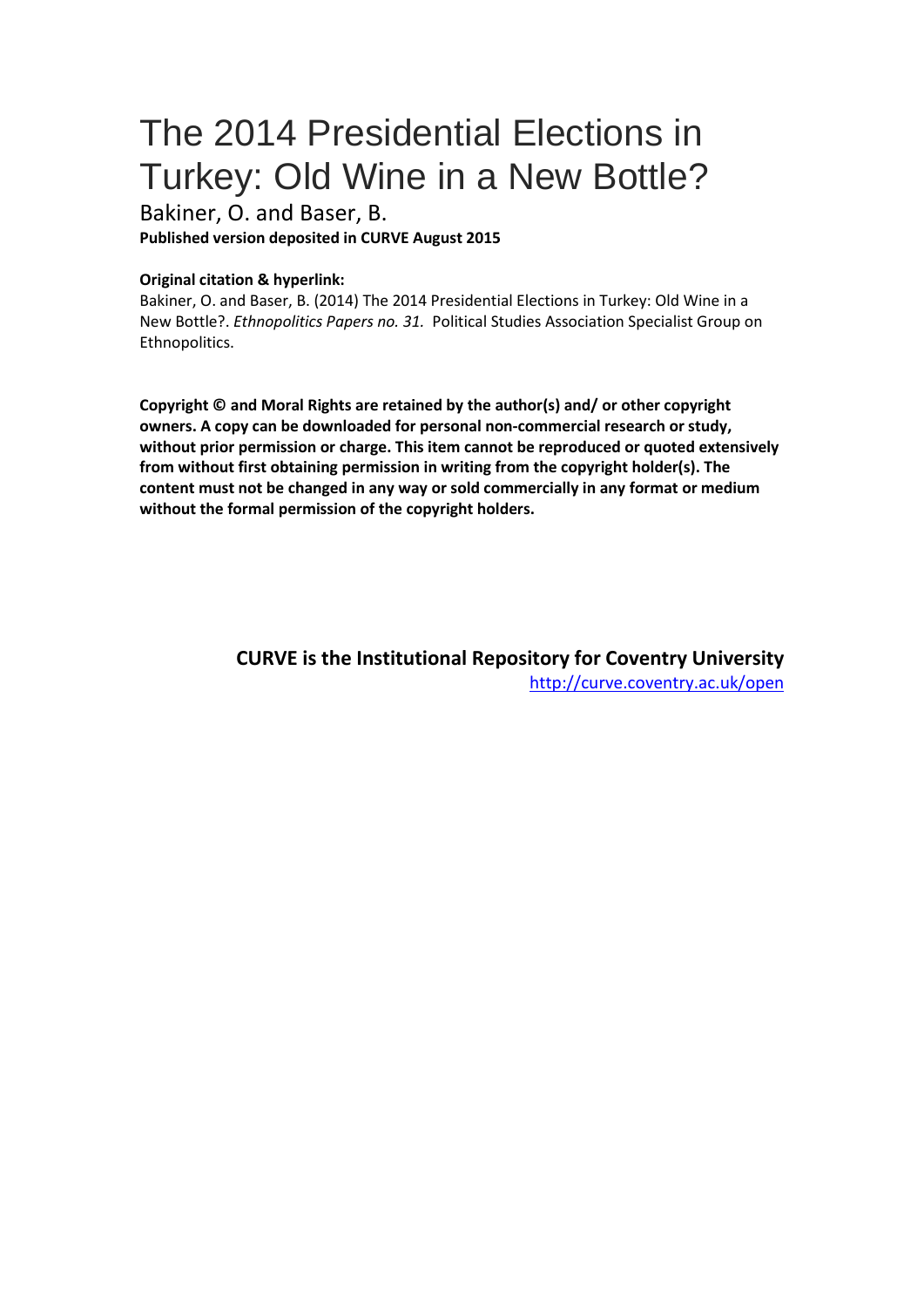

November 2014| No. 31

# **The 2014 Presidential Elections in Turkey: Old Wine in a New Bottle?**

# Onur Bakiner

Assistant Professor | Political Science Department, Seattle University

E-mail address for correspondence: bakinero@seattleu.edu

# Bahar Baser

Research Fellow | Centre for Trust, Peace and Social Relations, Coventry University

E-mail address for correspondence: bahar.baser@coventry.ac.uk

# Abstract

The paper provides an overview of the 2014 presidential elections in Turkey, a seminal moment in Turkish political history. President-elect Recep Tayyip Erdoğan's aspiration for transforming Turkey into a presidential system is expected to have significant ramifications for Turkey and the Middle East. The paper examines the unique aspects of the presidential elections, focusing on the nomination process and election campaigns. It also sheds light on the external voting campaign and its results, as the diaspora vote constituted one of the novelties of these elections. Future implications of the election results are analysed by focusing on the current political situation in Turkey. The paper concludes that the presidential election process did not overcome the hardening divisions among the key groupings in Turkey, political polarization is therefore likely to continue and the election process has actually added to the climate of uncertainty regarding the design and functioning of political institutions.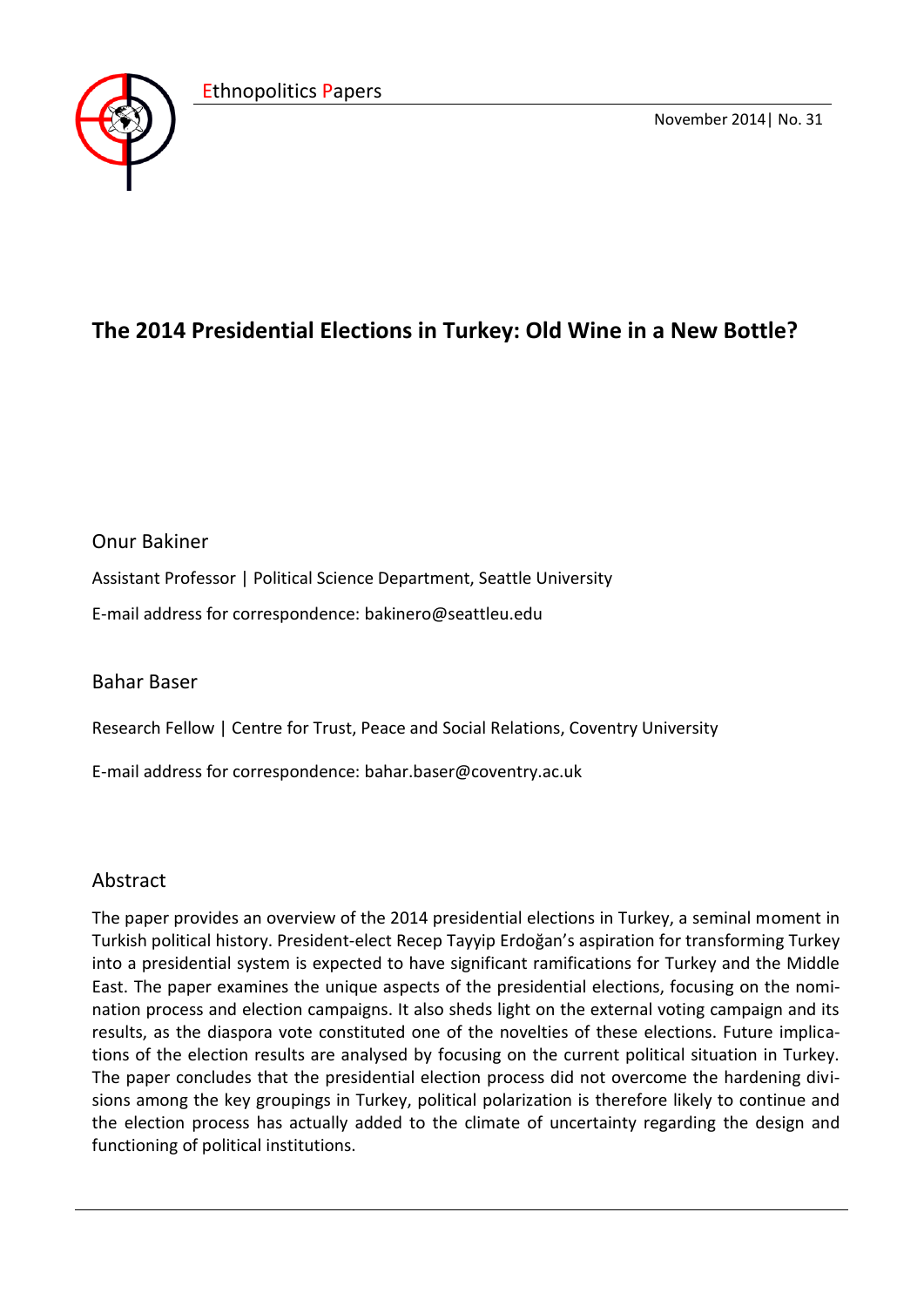ISSN: 2048-075X

Ethnopolitics Papers is an initiative of the Exeter Centre for Ethnopolitical Studies and published jointly with the Specialist Group Ethnopolitics of the Political Studies Association of the UK.

Edited by Dr Gareth Curless, Department of History, the University of Exeter Aneta Brockhill, , the University of Plymouth

We welcome contributions and comments on Ethnopolitics Papers to [g.m.curless@exeter.ac.uk](mailto:g.m.curless@exeter.ac.uk) and [aneta.brockhill@plymouth.ac.uk](mailto:aneta.brockhill@plymouth.ac.uk)

Ethnopolitics Papers are available online at http://www.ethnopolitics.org/ethnopoliticspapers.htm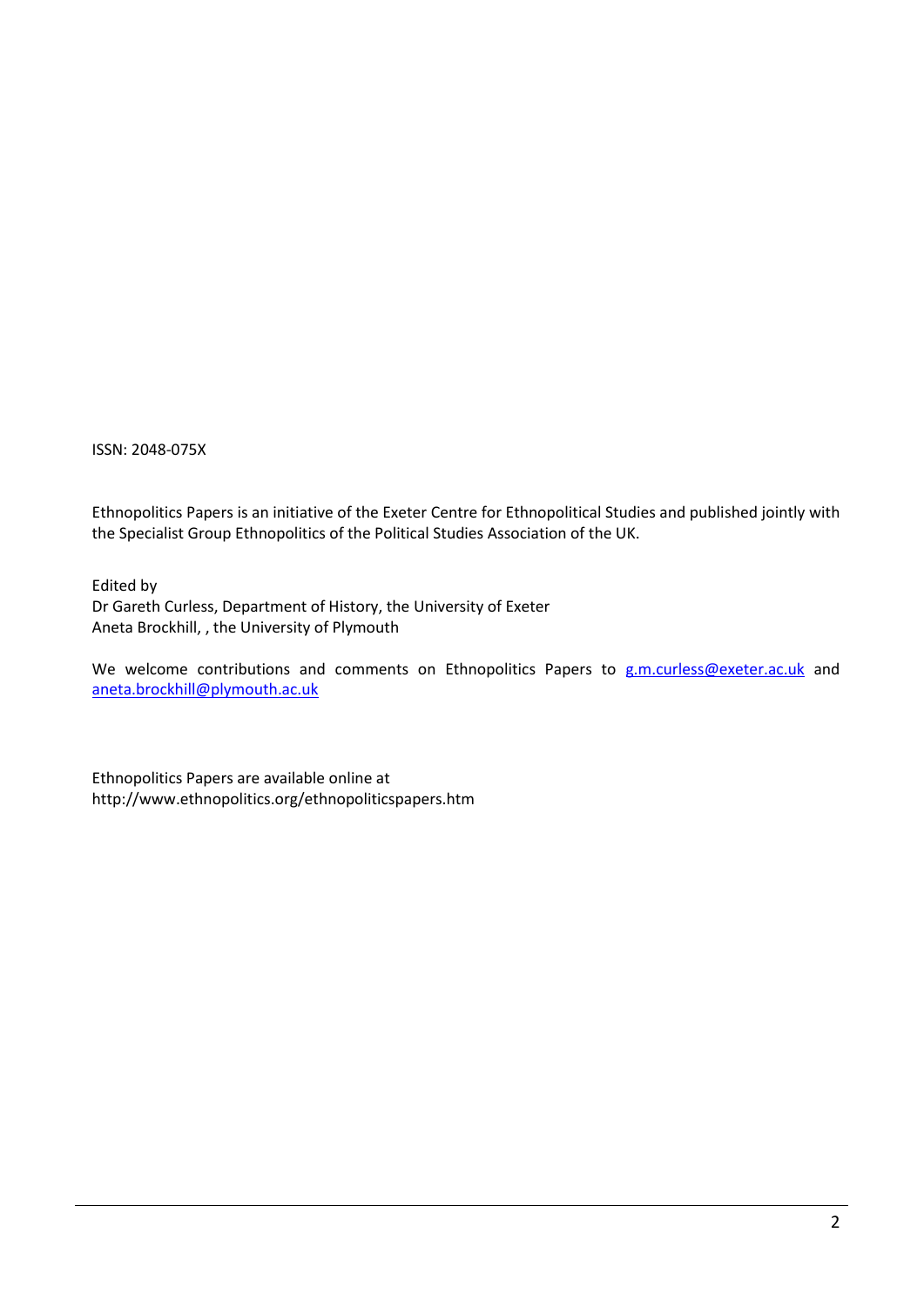"Today, the day that the first publicly elected president is inaugurated, is the day when Turkey rises from its ashes, when the construction and development of a new Turkey gains force."<sup>1</sup>

Recep Tayyip Erdoğan

# **1. Introduction**

On 10 August 2014 a presidential election was held in Turkey to determine the twelfth president of the Republic. Prime Minister Recep Tayyip Erdoğan became the winner of the race, securing slightly over 51% of the votes in the first round. The election attracted significant domestic and international media attention as it was the first time that the president was being elected through direct vote<sup>2</sup> and it was anticipated that this would be the beginning of a new era for Turkey. Prior to the election, Erdoğan emphasized numerous times that he intended to change the constitution in order to give the presidency, a mostly ceremonial post according to the current constitution, a powerful executive role.<sup>3</sup> The election was also considered a test for Erdoğan's popularity and the Justice and Development Party (AKP) legitimacy, as it took place shortly after a number of political crises: only one year after the country's famous Gezi protests<sup>4</sup> which challenged Erdoğan's increasingly authoritarian policies and was considered to be one of the most important grassroots political movements in recent times; only eight months after the corruption allegations that forced four ministers to resign;<sup>5</sup> the fallout with the Gülen Movement;<sup>6</sup> and three months after the Soma mining tragedy that exposed the failure of government regulation in an accident-prone industry.<sup>7</sup>

<sup>1</sup> 'Recep Tayyip Erdoğan sworn in as Turkey's President', *Financial Times*, 28 August 2014, [Online], Available: [http://www.ft.com/cms/s/0/e343f986-2ebc-11e4-afe4-00144feabdc0.html#ixzz3BmFcvBDV,](http://www.ft.com/cms/s/0/e343f986-2ebc-11e4-afe4-00144feabdc0.html%23ixzz3BmFcvBDV) [11 September 2014].

 $2$  Previously the members of the parliament elected the president for a single seven-year term.

<sup>&</sup>lt;sup>3</sup>"Turkey's Erdogan Seeks An Expanded Role As President," NPR, 10 August 2014, [Online], Available: [http://www.npr.org/blogs/parallels/2014/08/10/339266869/turkeys-erdogan-seeks-an-expanded-role-as-president;](http://www.npr.org/blogs/parallels/2014/08/10/339266869/turkeys-erdogan-seeks-an-expanded-role-as-president) Tim Arango and Ceylan Yeginsu, "Turkish Premier Runs for President, an Office He Plans to Strengthen," *New York Times*, 1 July 2014.

<sup>&</sup>lt;sup>4</sup> For more information on the Gezi Protests see Amnesty International's comprehensive report published in October 2013:<https://www.amnestyusa.org/sites/default/files/eur440222013en.pdf.>

<sup>5</sup> For more info on this topic see 'Turkish Minister's Sons Arrested in Corruption and Bribery Investigation, *The Guardian*, 17 December 2013, [Online], Available: [http://www.theguardian.com/world/2013/dec/17/turkish-ministers-sons](http://www.theguardian.com/world/2013/dec/17/turkish-ministers-sons-arrested-corruption-investigation)[arrested-corruption-investigation](http://www.theguardian.com/world/2013/dec/17/turkish-ministers-sons-arrested-corruption-investigation) [5 November 2014]. 'No longer a shining example', *The Economist*, 4 January 2014.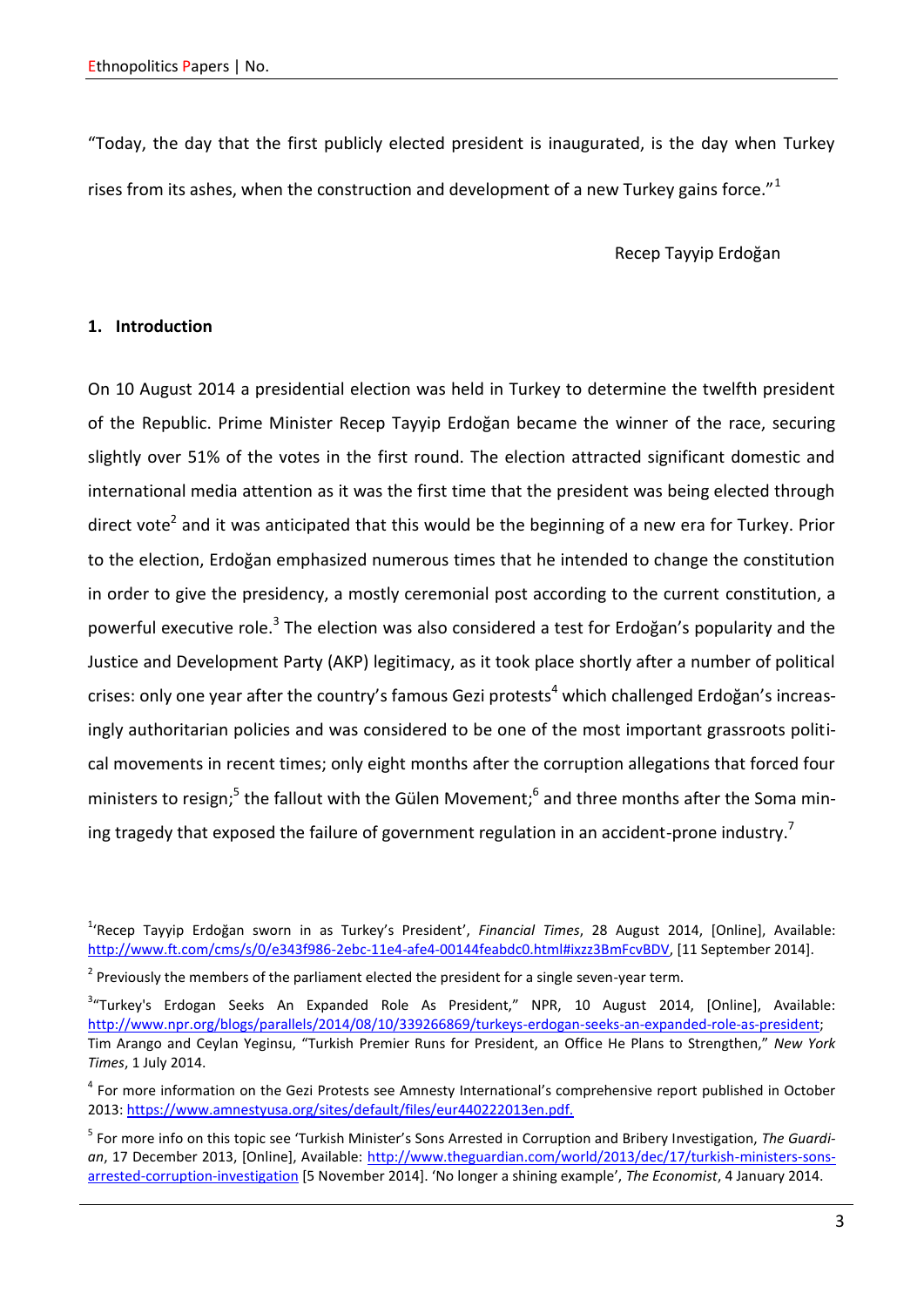In the wake of these crises, Erdoğan's future performance in what is a deeply divided society and tense domestic political environment is a matter of concern. While Erdoğan and his followers claim that the election results will usher in a new period of prosperity and national glory (what they call 'New Turkey'), the domestic opposition and international observers note the country's drift towards authoritarianism. For all the encouraging narratives of further democratization and development on Erdoğan's part, policy experts and representatives of international organizations declared their concerns regarding one-man rule, censorship and the disappearance of the rule of law in Turkey. Election reporting also reflected many of these concerns. For instance, according to the Organization for Security and Co-operation in Europe (OSCE), the election process took place in an environment dominated by Erdoğan and his party. $8$  Observers pointed to the increasingly authoritarian nature of Erdoğan's prime ministry, and it was thus feared that the election results would only serve to consolidate his grip on power, enabling him to further entrench his power through constitutional amendments and other legal and policy changes.

The aim of this paper is to provide an overview of this important election in the context of recent political developments in Turkey. The paper argues that the presidential election process, far from overcoming the institutional impasse and political polarization, has actually added to the climate of uncertainty in the design of political institutions. Every political movement in the country is likely to go through a period of self-reflection on its leadership, strategies and overall goals. Not surprisingly, both the governing Justice and Development Party and the opposition Republican Peo-

 $^6$  The Gülen Movement is a faith-based community led by Fethullah Gülen, a priest living in self-exile in the United States. The Movement has developed to become one of the most powerful business and political networks inside and outside Turkey, and has supported the AKP government since its early years. This alliance has enabled Gülenists to take over key judicial and security institutions. For more info see 'The clash of former allies: The AKP versus the Gulen Movement, 7 March 2014, [Online], Available: [http://www.mei.edu/content/clash-former-allies-akp-versus-gulen](http://www.mei.edu/content/clash-former-allies-akp-versus-gulen-movement)[movement,](http://www.mei.edu/content/clash-former-allies-akp-versus-gulen-movement) [5 November 2014]. Or see Kadri Gursel's article at Al Monitor 'Gulenist-AKP Clash is not in the Open', 16 August 2013, [Online], Available: [http://www.al-monitor.com/pulse/originals/2013/08/turkey-erdogan-akp-gulenism](http://www.al-monitor.com/pulse/originals/2013/08/turkey-erdogan-akp-gulenism-the-service-power-struggle.html)[the-service-power-struggle.html](http://www.al-monitor.com/pulse/originals/2013/08/turkey-erdogan-akp-gulenism-the-service-power-struggle.html) [5 November 2014].

<sup>7</sup> For more info please see 'Soma Tragedy: Erdogan Faces Fall-Out from Mine Disaster', *Der Spiegel*, 19 May 2014, [Online], Available: [http://www.spiegel.de/international/europe/soma-mine-disaster-reveals-cracks-in-turkish](http://www.spiegel.de/international/europe/soma-mine-disaster-reveals-cracks-in-turkish-leadership-a-970284.html)[leadership-a-970284.html,](http://www.spiegel.de/international/europe/soma-mine-disaster-reveals-cracks-in-turkish-leadership-a-970284.html) [5 November 2014].

<sup>&</sup>lt;sup>8</sup> 'International Election Observation Mission: Statement of Preliminary Findings and Conclusions', 11 August 2014, [Online], Available: [http://www.osce.org/odihr/elections/turkey/122553?download=true,](http://www.osce.org/odihr/elections/turkey/122553?download=true) [11 September 2014].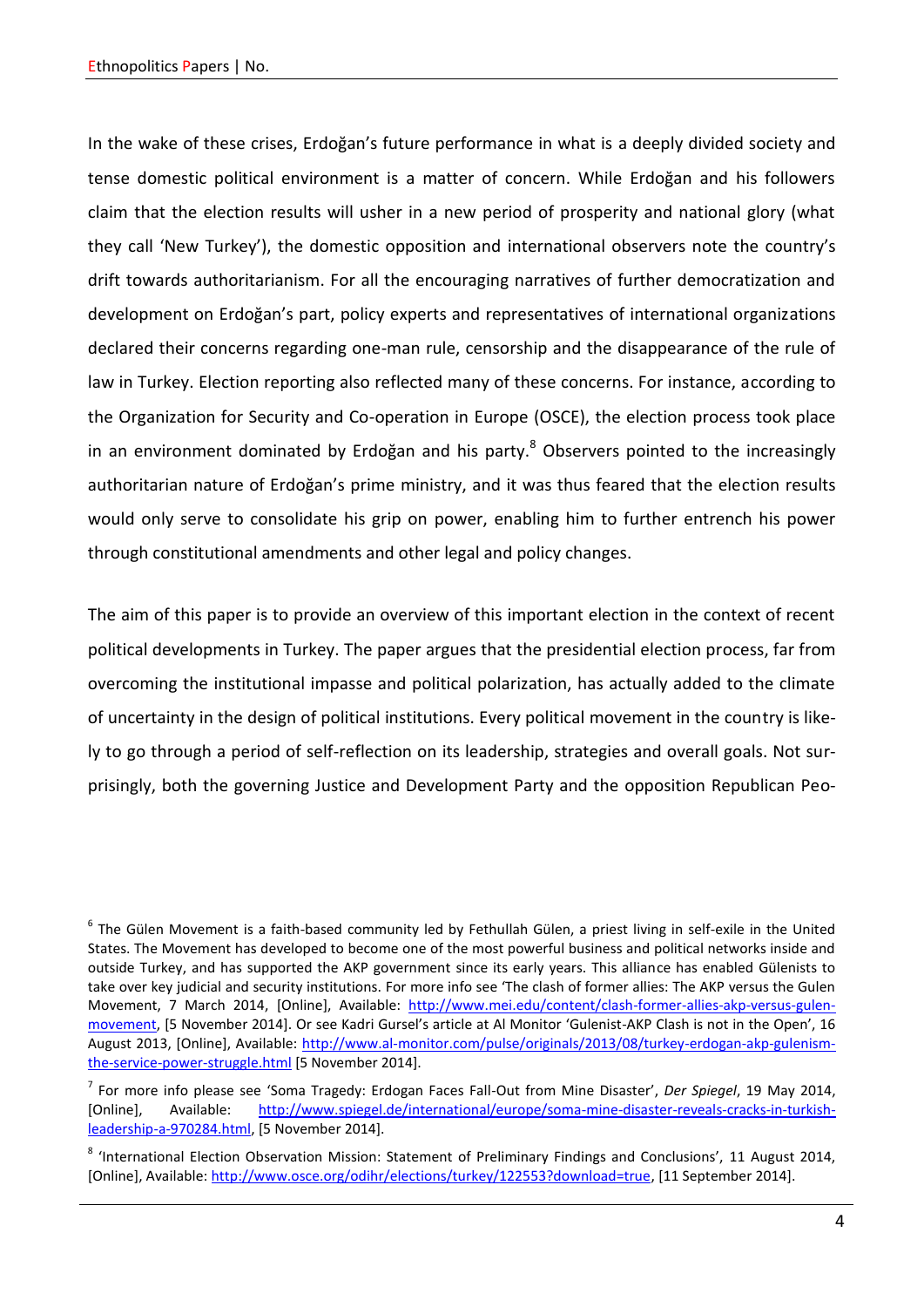ple's Party (CHP) held conventions soon after the presidential election,<sup>9</sup> and the Kurdish political movement has begun to discuss its options in the fast-changing Turkish and Middle Eastern landscape. Moreover the country has seen more than its share of political crises in the past two years in the form of mass protests, corruption allegations, and politically motivated purges in the judiciary. A new and more-or-less stable institutional structure is needed in the face of the challenges at home and abroad, but President-elect Erdoğan's ambition to amend the constitution along the lines he prefers will probably aggravate the uncertainty, at least in the short-term.<sup>10</sup>

The paper is organized as follows: the first section examines the historical background of the presidential elections. The second section describes the political stakes involved in the 2014 presidential race, paying specific attention to some of the novel features of the election. The following two sections present an analysis of the nomination process and the candidates' campaign promises and strategies, situating them against the backdrop of recent political developments in Turkey. The fifth section addresses one of the novelties of this race, namely the diaspora vote. The sixth section offers an analysis of the election results and the consequent political climate. The paper concludes with some predictions about the future of electoral politics and institutional design in Turkey.

# **2. Background**

The AKP has been in power since 2002. Since then they have managed to build a stable winning coalition, in great part thanks to relatively successful economic growth rates $^{11}$  – the downsides of this growth model will be discussed below. The party and its leader, Erdoğan, have also taken credit for legislating various European Union (EU) accession reforms during the early years of government, especially those pertaining to fundamental liberties. In turn, the secularist opposition

<sup>9</sup> 'CHP to hold extraordinary convention in fall: Kılıçdaroğlu', *Hurriyet Daily News*, 15 August 2014; Tulin Daloglu, 'Erdogan out, Davutoglu in as AKP leader', *Al-Monitor*, August 2014. [Online], Available: [http://www.al](http://www.al-monitor.com/pulse/originals/2014/08/turkey-akp-davutoglu-new-prime-minister.html)[monitor.com/pulse/originals/2014/08/turkey-akp-davutoglu-new-prime-minister.html](http://www.al-monitor.com/pulse/originals/2014/08/turkey-akp-davutoglu-new-prime-minister.html) [11 September 2014].

<sup>&</sup>lt;sup>10</sup> See the following report for more info: [http://www.washingtoninstitute.org/uploads/Documents/pubs/ResearchNote23\\_Cagaptay-2.pdf.](http://www.washingtoninstitute.org/uploads/Documents/pubs/ResearchNote23_Cagaptay-2.pdf.)

 $11$  OECD indicators demonstrate that Turkey has managed to retain relatively high levels of growth even after the 2008-9 crisis, even though the unemployment has been consistently above the OECD average. See <http://www.oecd.org/economy/turkey-economic-forecast-summary.htm>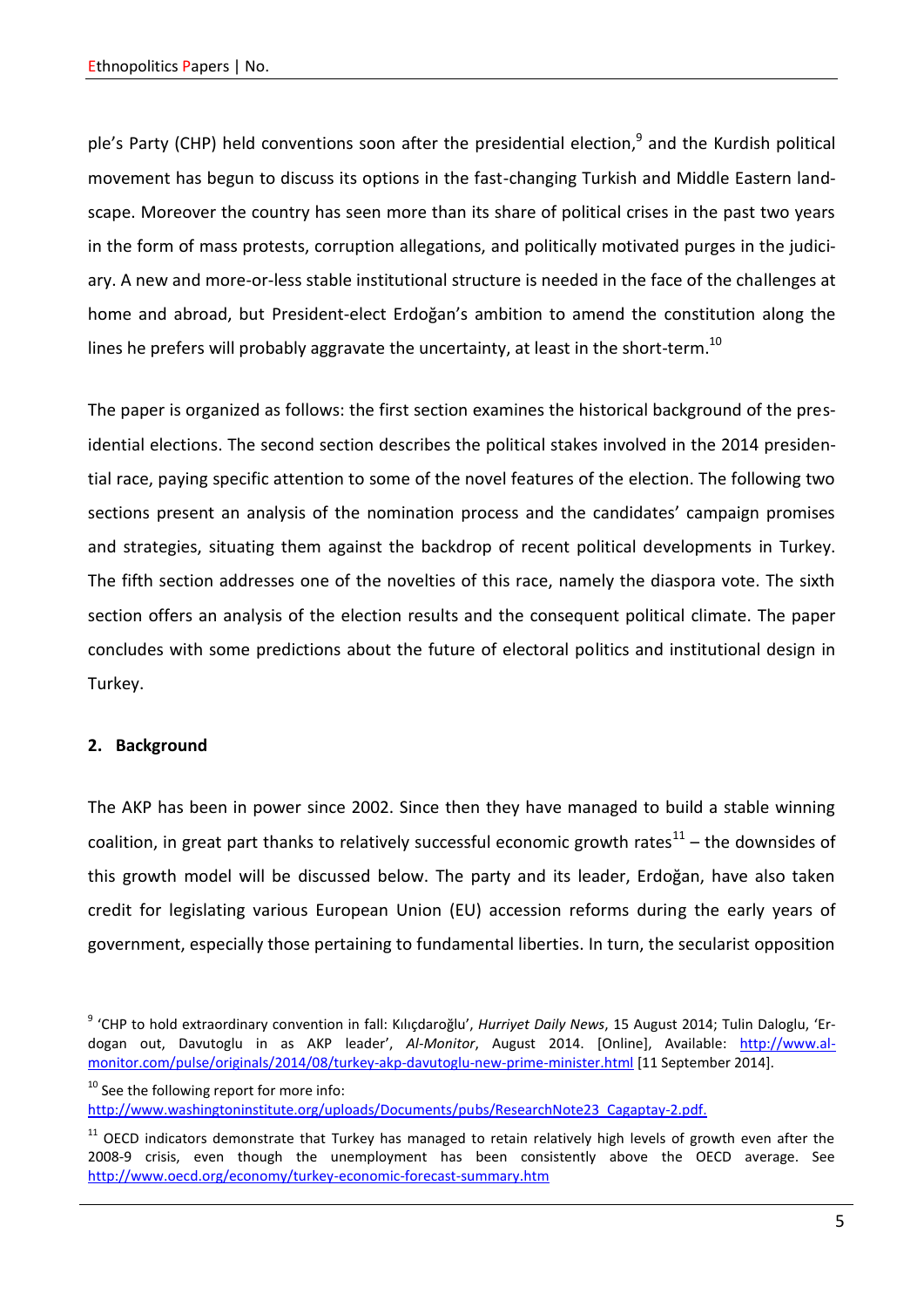represented by the CHP and its former leader Deniz Baykal emphasized the secularist-Islamist dichotomy as the central axis of Turkish politics. The AKP's claim to hold together a socially conservative yet politically liberal-democratic coalition of voters enabled it to confront the military and high courts in moments of tension, as various reform-minded intellectuals, as well as foreign actors, supported the government against what they perceived as the encroachments of militantly secularist and undemocratic opponents. Finally, the 'Kurdish opening' envisioned a reform process with regards to Kurdish minority rights, including a state-sponsored Kurdish TV channel and the use of Kurdish languages at various universities (Tekdemir, 2014).<sup>12</sup> More importantly, the AKP has underlined its determination to resolve the Kurdish Question and has initiated a vague yet popular initiative to end the conflict with the Kurdish rebels.

However, for all the self-claimed policy successes and undeniable electoral victories, the opposition to the AKP has become more vocal over the years. As will be discussed in the rest of the section, the AKP's economic model, relying on developments in the housing market and the construction sector (not to mention rampant corruption), $^{13}$  and incurring a high degree of individual and government debt, imposes great risks for human life, the environment and financial stability. The government's rhetoric of human rights and democratization contrasts sharply with the lack of serious reform and a shift away from the protection of basic liberties. The unofficial ceasefire has brought calm to the Kurdish region, as battle deaths due to armed confrontations between the Kurdistan Workers' Party (PKK) and the Turkish military fell sharply between March 2013 and September 2014, but the government has not taken the promised bold steps regarding the peaceful resolution of the Kurdish issue. The confrontation with the high courts and the military was supposed to end the grip of undemocratic institutions on political decision-making, but the AKP leadership appears more interested in staffing tutelary bodies (like the Supreme Board of Judges and Prosecutors and the Board of Higher Education) with loyalists than dissolving

<sup>&</sup>lt;sup>12</sup> See also: Michael M. Gunter, 'The Closing of Turkey's Kurdish Opening', *Columbia SIPA Journal of International Affairs*, 20 September 2012, [Online], Available: [http://jia.sipa.columbia.edu/online-articles/closing-turkeys-kurdish](http://jia.sipa.columbia.edu/online-articles/closing-turkeys-kurdish-opening/)[opening/,](http://jia.sipa.columbia.edu/online-articles/closing-turkeys-kurdish-opening/) [11 September 2014].

 $13$  Corruption appears to be intrinsic part of the economic and political model, rather than an incidental side effect. Nepotistic and corrupt relationships between public and private actors have allowed the AKP government to arrange public bids, distribute mining and land grants, and deregulate labor standards. For an incisive analysis, see: Aslı Iğsız, 'Brand Turkey and the Gezi Protests: Authoritarianism, Law, and Neoliberalism (Part One)', *Jadaliyya*, 12July 2013, [Online], Available: [http://www.jadaliyya.com/pages/index/12907/brand-turkey-and-the-gezi](http://www.jadaliyya.com/pages/index/12907/brand-turkey-and-the-gezi-protests_authoritarianis)[protests\\_authoritarianis](http://www.jadaliyya.com/pages/index/12907/brand-turkey-and-the-gezi-protests_authoritarianis)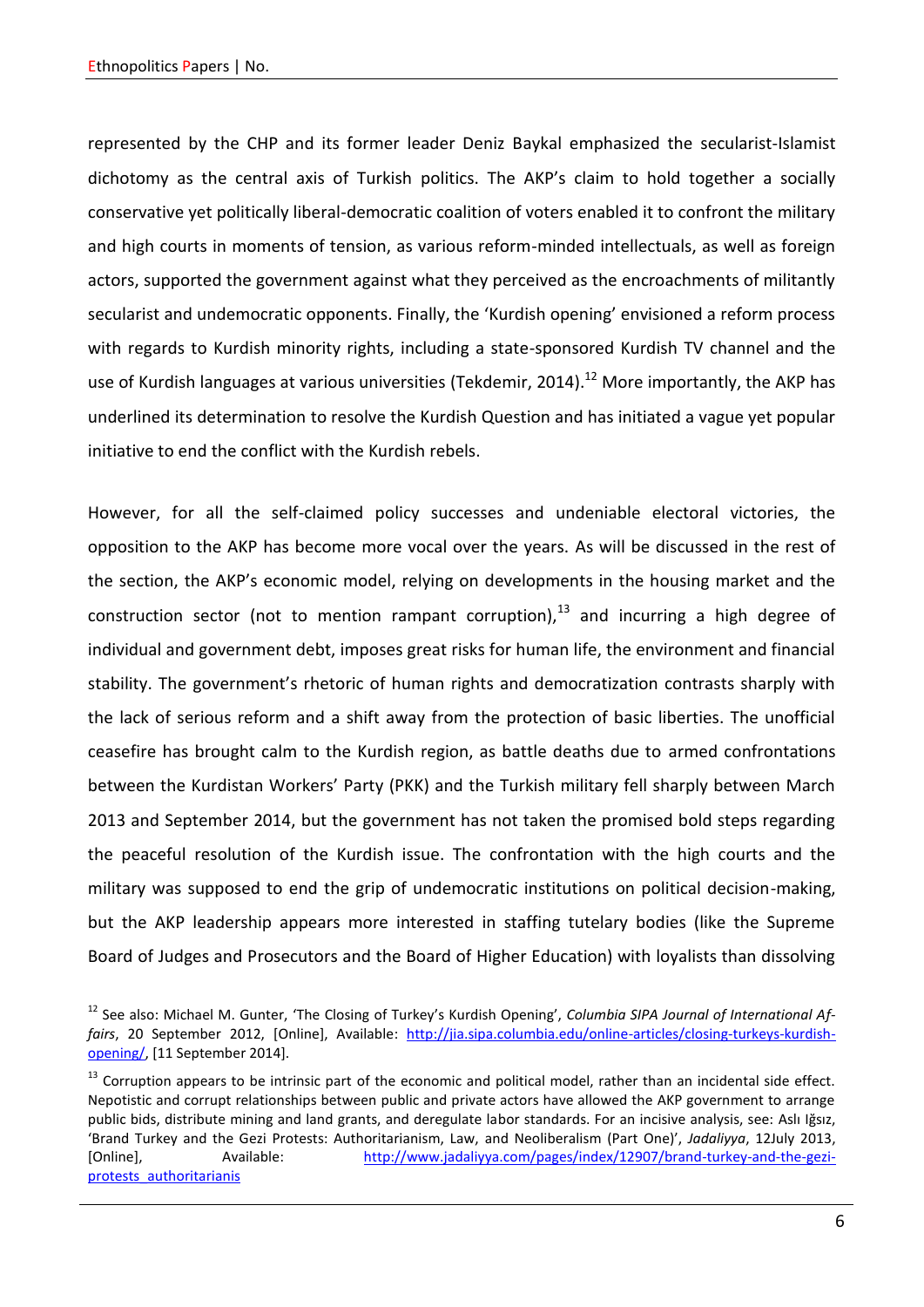or reforming them.<sup>14</sup> The much-celebrated military coup trials ended on an anti-climactic note, as the due-process violations throughout the trials left them devoid of procedural legitimacy and scores of defendants were released almost immediately after the government's fallout with the Gülen movement, which was assumed to orchestrate the prosecutions.<sup>15</sup>

The AKP's attempt to position itself as a catch-all party has resulted in a contradictory rhetoric that straddles Turkish nationalism and Islamism, neo-liberal principles and social-protectionist ones, political liberalism and intolerance towards individuals and groups who do not fit the AKP's social and political vision. This ambiguity partly explains why more than a decade of one-party rule and a string of election victories do not provide clear signals for where Erdoğan and his party stand on most issues. One thing is beyond doubt, though: "In 2002, the AKP came into power and into bitter confrontation with the self-appointed guardians of the Turkish establishment. A decade on, it has become the establishment."<sup>16</sup>

As a result of these tensions, the social and political distance between the AKP voters and the opposition has been widening for some time.<sup>17</sup> Arguably, each election process widened this gap. For instance, the 2010 referendum on the constitutional amendments saw a degree of political polarization far beyond voters' differing views on the content of the amendments. Likewise,

<sup>&</sup>lt;sup>14</sup> These Supreme Board of Judges and Prosecutors and the Board of Higher Education were established after the 1980 coup to increase the executive's and military's control over the judiciary and universities. A constitutional amendment in 2010 democratized the selection mechanism for the Supreme Board of Judges and Prosecutors, but the opacity of the election process has been questioned since. The first elected Board reflected the alliance of the Gülenists and the AKP, but following the breakup of this coalition, the government sought to purge the Gülenists in October 2014 election for some of the seats on the Board. For recent developments, see Kadri Gursel's 'AKP pursues scorched-earth tactics against Gulenists', *Al-Monitor*, 4 September 2014 [Online], Available: [http://www.al](http://www.al-monitor.com/pulse/originals/2014/09/turkey-akp-gulen-rift-erdogan-judiciary.html)[monitor.com/pulse/originals/2014/09/turkey-akp-gulen-rift-erdogan-judiciary.html#,](http://www.al-monitor.com/pulse/originals/2014/09/turkey-akp-gulen-rift-erdogan-judiciary.html) [5 November 2014]. The Board of Higher Education is likewise dominated by pro-government academics.

<sup>15</sup> See Soner Cagaptay, 'What's Really behind Turkey's Coup Arrests?', *Foreign Policy*, 25 February 2010, [Online], Available: [http://www.foreignpolicy.com/articles/2010/02/25/whats\\_really\\_behind\\_turkeys\\_coup\\_arrests,](http://www.foreignpolicy.com/articles/2010/02/25/whats_really_behind_turkeys_coup_arrests) [11 September 2014]. See also: Gareth Jenkins, 'Falling Facades: The Gulen Movement and Turkey's Escalating Power Struggle', Turkey Analyst (2014), [Online], Available: [http://www.turkeyanalyst.org/publications/turkey-analyst](http://www.turkeyanalyst.org/publications/turkey-analyst-articles/item/81-falling-facades-the-g%C3%BClen-movement-and-turkeys-escalating-power-struggle.html)[articles/item/81-falling-facades-the-g%C3%BClen-movement-and-turkeys-escalating-power-struggle.html.](http://www.turkeyanalyst.org/publications/turkey-analyst-articles/item/81-falling-facades-the-g%C3%BClen-movement-and-turkeys-escalating-power-struggle.html)

<sup>16</sup> A. Finkel, 'What now for Turkey's Ruling Party?', *BBC*, 31 October 2012, [Online], Available: [http://www.bbc.co.uk/news/world-europe-20141894,](http://www.bbc.co.uk/news/world-europe-20141894) [11 September 2014].

 $17$  This is not to argue that the opposition is a unified bloc, or that the discontent with the AKP has remained constant over time for different sections of the opposition. At least a section of the nationalist and socially conservative voters of the MHP appear to agree with the AKP in various ideological dimensions. Many self-designated liberals supported the AKP until 2011, if not later, and withdrew their support only recently.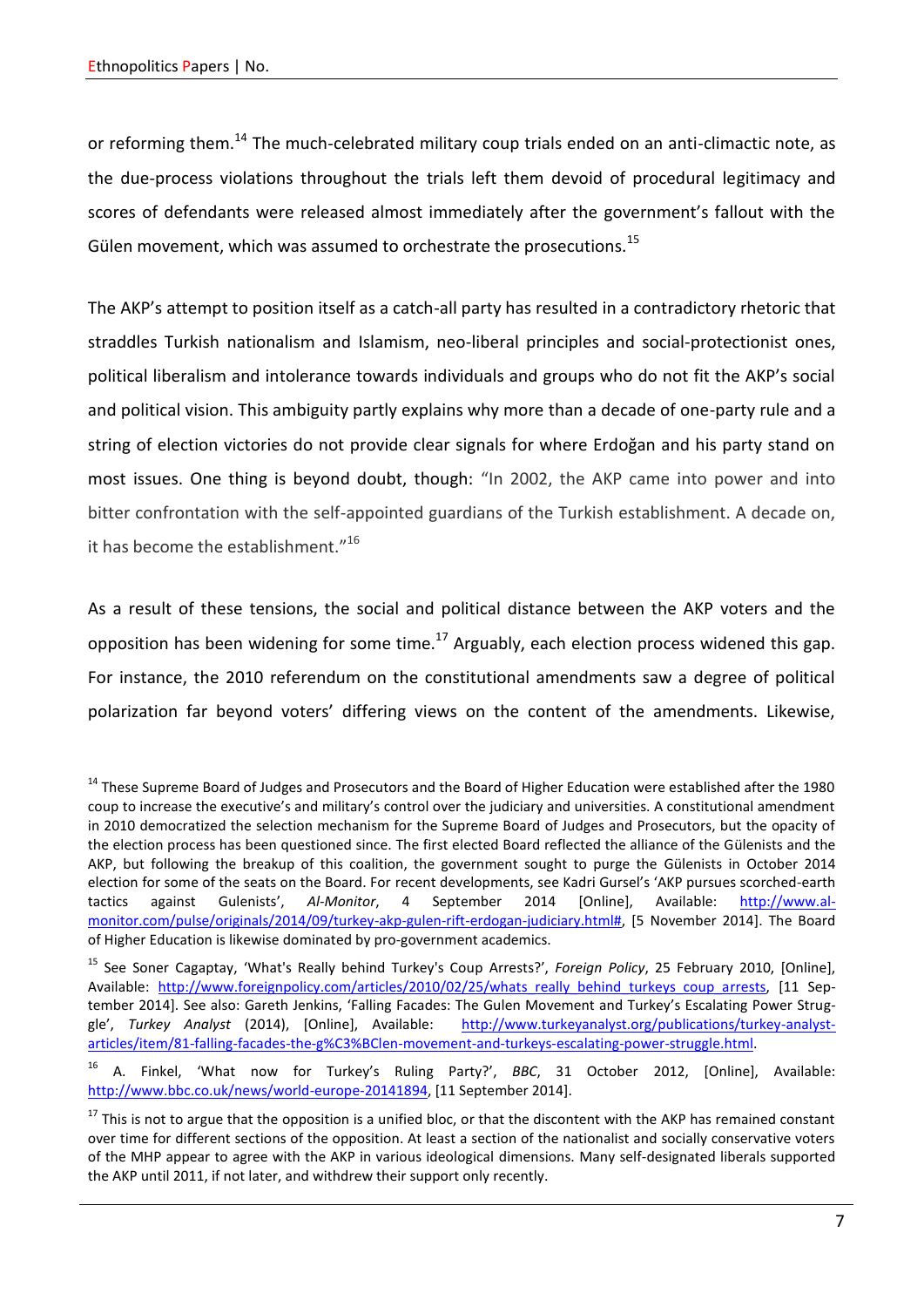strong presence of Erdoğan and his vision for a new Turkey dominated the campaign before the 2011 general election, yet the opposition, which was divided along every dimension except in its antipathy towards the AKP, saw another resounding AKP victory. Even the March 2014 municipal election became a platform to contest national-level differences, rather than local ones. The top two opposition parties, Republican People's Party (CHP) and Nationalist Action Party (MHP) have not been able to capture sufficient votes to unseat the AKP or force it into a coalition government since 2002. The party of the Kurdish political movement, the Peace and Democracy Party (BDP),<sup>18</sup> has managed to challenge AKP's hegemony at the municipal level, but it is worth noting that its impact remains limited at the national level. All in all, different opposition actors disagree with the AKP government for different reasons, and they are not united; yet the government's dismissive and repressive attitude towards dissent – one should only be reminded of police violence during peaceful protests, the increasing number of journalists under arrest, and constant references to conspiracies implicating domestic and foreign enemies – results in a political atmosphere that seems to be in constant crisis mode.

This dismissive attitude towards all kinds of dissent and heavy-handed treatment of protest brought things to a boiling point in late May 2013. Spur-of-the-moment protests that started in Istanbul's Taksim Square spread throughout the country. Initially a small group of young people were organizing a sit-in at the Gezi Park across from Taksim Square, protesting against the government's urban development. The police brutality and disproportionate violence meted out during a peaceful protest touched a nerve and transformed the protests into a mass demonstration against urban transformation, environmental degradation, and restrictions on the freedom of speech, peaceful protest and press freedom.<sup>19</sup> Excessive amounts of tear gas and water cannons were used to suppress the protestors. Police violence resulted in several deaths as well as injuries to many others, which, in turn, drew the attention of the international community. Domestic media institutions were under constant pressure from the government; consequently

<sup>&</sup>lt;sup>18</sup> BDP politicians established the People's Democracy Party (HDP) in 2013 to run for municipal elections in the western parts of Turkey. Since then the two parties have more or less merged in their membership and administration; therefore it is common practice to see BDP, HDP and BDP/HDP used interchangeably.

<sup>19</sup> For more info see C. B. Tensel, 'The Gezi Park Occupation: Confronting Authoritarian Neo-Liberalism', *Open Democracy* (2013), [Online], Available: [https://www.opendemocracy.net/cemal-burak-tansel/gezi-park-occupation](https://www.opendemocracy.net/cemal-burak-tansel/gezi-park-occupation-confronting-authoritarian-neoliberalism)[confronting-authoritarian-neoliberalism,](https://www.opendemocracy.net/cemal-burak-tansel/gezi-park-occupation-confronting-authoritarian-neoliberalism) [11 September 2014].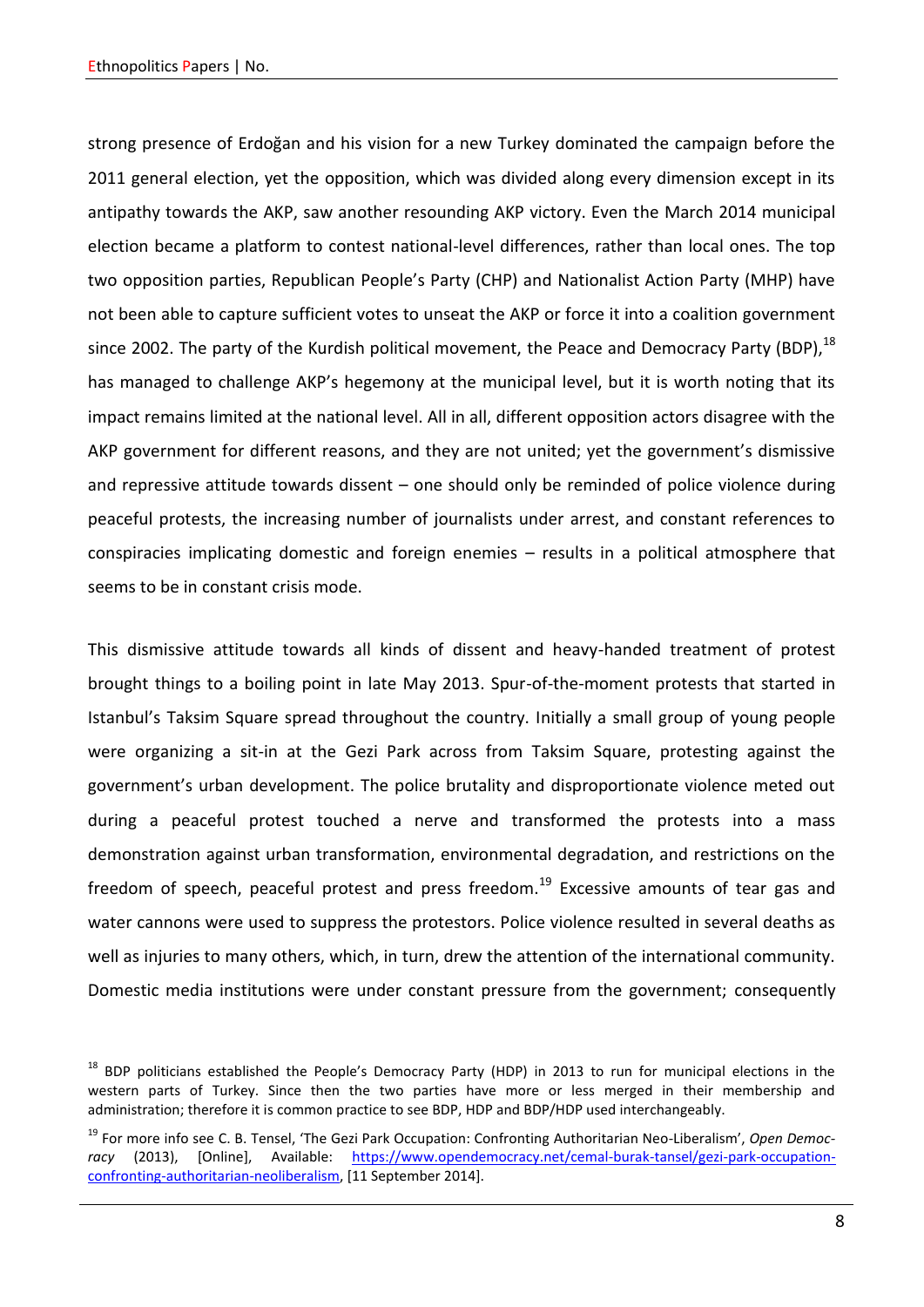most of them did not dare to televise what was going on despite the fact that it was a critical moment in Turkish history.

The Gezi protests reflected the long-standing discontent among various groups who felt that they did not belong in the AKP's vision of Turkey. The verbal attacks against cultural, political, ethnic and religious minorities, ranging from accusations of alcohol abuse and moral depravity to disparaging remarks about their ethnic or religious background, were prevalent before the Gezi protests (and were probably among the reasons why so many people found it necessary to defy Erdoğan), but these accusations only became more aggressive during and after the protests. The prime minister and other ministers have blamed the international community, some unnamed foreign countries, and a supposed lobby that sought a sharp increase in the interest rate, for the protests.

The Gezi uprisings brought together a social movement that gained support from people with different political convictions and party affiliations, as well as others who had never been part of any ideological group before but felt the urge to act against the AKP's increasingly authoritarian rule. It revealed that Turkey was far from the rosy picture that the government was trying to portray to its voters and the outside world. What is also striking is that the so-called secularconservative divide, which has been a lazy label to describe the nature of political polarization by many academics, policy experts, journalists and the like, does not suffice to explain the transformations and fragmentations in Turkey.

The Gezi protests may have revealed the government's shortcomings and emboldened countervailing forces, but they did not change the way things were getting done in Ankara, at least in the short-term.<sup>20</sup> Yet, another crisis, perhaps resulting from the opportunity structure after the protests, tested the government's internal cohesion. The Gülen movement, in alliance with the AKP government since its early days and in charge of much of the police, intelligence and judicial activity thanks to this alliance, initiated a powerful campaign against Erdoğan, who was in turn trying to choke the movement's financial resources by closing down the mostly Gülenist-run

<sup>20</sup> O. Bakiner, 'Gezi at One: Rethinking the Legacy of the Gezi Protests", *Jadaliyya*, 6 June 2014, [Online], Available: [http://www.jadaliyya.com/pages/index/18023/gezi-at-one\\_rethinking-the-legacy-of-the-protests,](http://www.jadaliyya.com/pages/index/18023/gezi-at-one_rethinking-the-legacy-of-the-protests) [11 September 2014].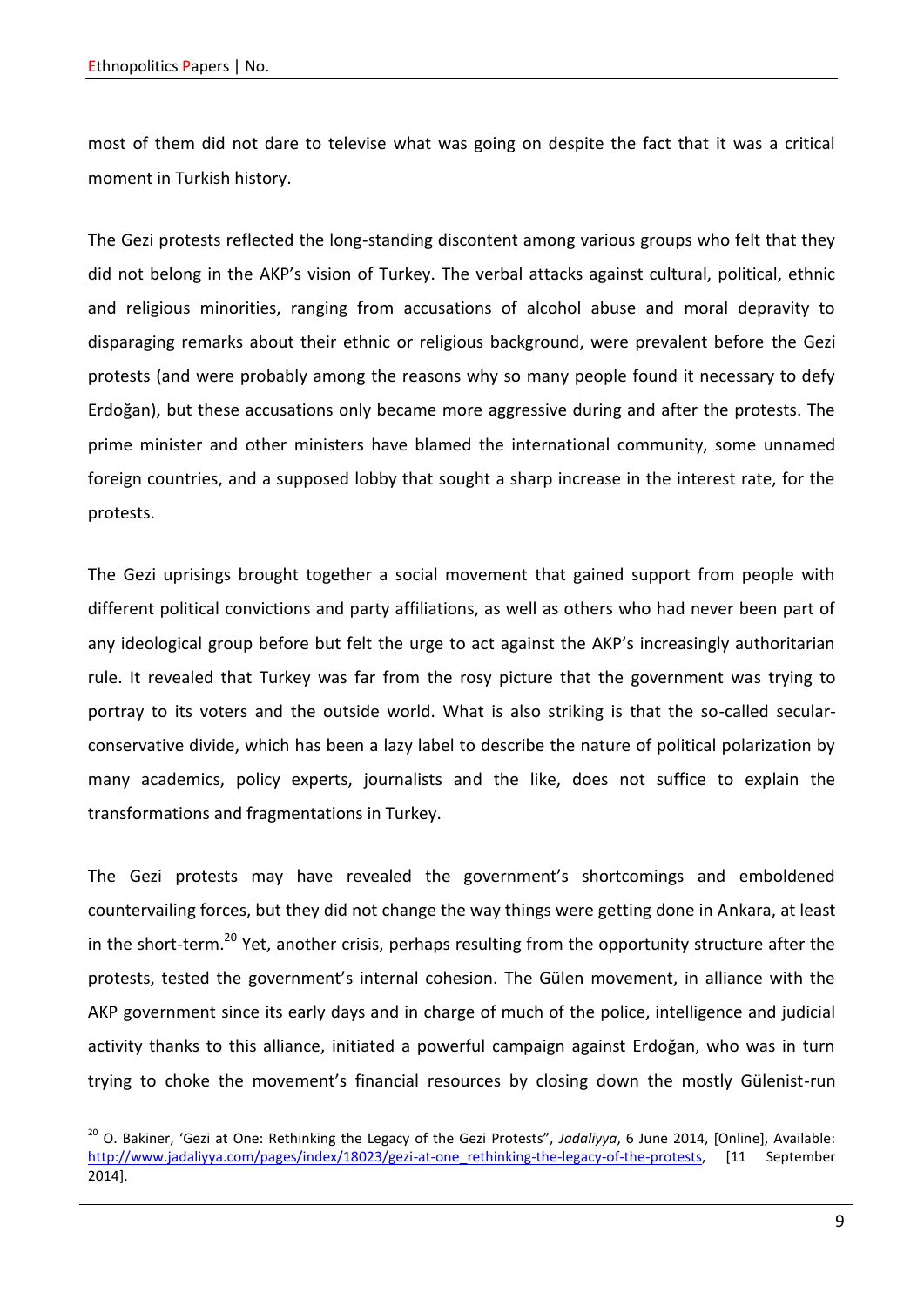private education institutions. As the rivalry intensified, unknown sources began to release audiotapes that implicated several government ministers, businesspeople, and the prime minister's own family in an elaborate network of corruption.<sup>21</sup>

Since December 2013 the pro-Gülen police officers and prosecutors have been looking for ways to indict AKP leaders for corruption, while Erdoğan and his close circle of loyalists in the government are busy purging the Gülenists from the police and the judiciary. The corruption allegations, the resignation of implicated ministers, and the internal division of social conservatives led the opposition to hope that the AKP would lose votes. Yet, the corruption scandal has not cost the AKP as many votes as one would assume: the party carried the March 2014 municipal elections in most regions of the country. The results of the local elections illustrated that the AKP and its charismatic leader Erdoğan managed to maintain the more-or-less unconditional loyalty of most of their supporters. Yet, the scandal has left behind an institutional impasse: Erdoğan wants to redesign the police, intelligence and judicial institutions, but has not succeeded in doing so.

Immediately after the local elections, the country was shaken by reports from the mining town of Soma in Western Anatolia on 13 May 2014. 301 miners were killed in an explosion that caused an underground fire in the Soma Mine – the worst mining disaster in Turkish history. Upon close inspection, it became clear that the tragedy, like so many others that go unreported, could have been avoided if the management had acted responsibly and if the government had enforced precautionary regulations. The Soma tragedy was neither an accident nor an isolated event; it exposed the dark side of Turkey's neoliberal growth trajectory that set no moral or legal limits on businesses that wanted to reduce labour costs. Erdoğan and the AKP could have paid a political price for such a tragedy, $^{22}$  but it was not (and still is not) clear if the opposition could propose an effective alternative that would convince the voters.

<sup>&</sup>lt;sup>21</sup> It is also important to underline here that a significant amount of the corruption allegations were about violations of the 'zoning code, zoning of urban lands under conservation for construction, the illegal provision of building permits, informal relations and bribery.' B. Kose, 'The Culmination of Resistance Against Urban Neoliberalism in Turkey', *ROAR Magazine* (2014) [Online], Available: [http://roarmag.org/2014/01/resistance-urban-neoliberalism-turkey/,](http://roarmag.org/2014/01/resistance-urban-neoliberalism-turkey/) [11 September 2014].

 $22$  Some observers even argued that Erdoğan could choose not to run for president after the Soma tragedy. For example see *Der Spiegel's* report on Soma: [http://www.spiegel.de/international/europe/soma-mine-disaster-reveals](http://www.spiegel.de/international/europe/soma-mine-disaster-reveals-cracks-in-turkish-leadership-a-970284.html)[cracks-in-turkish-leadership-a-970284.html](http://www.spiegel.de/international/europe/soma-mine-disaster-reveals-cracks-in-turkish-leadership-a-970284.html) [11 September 2014].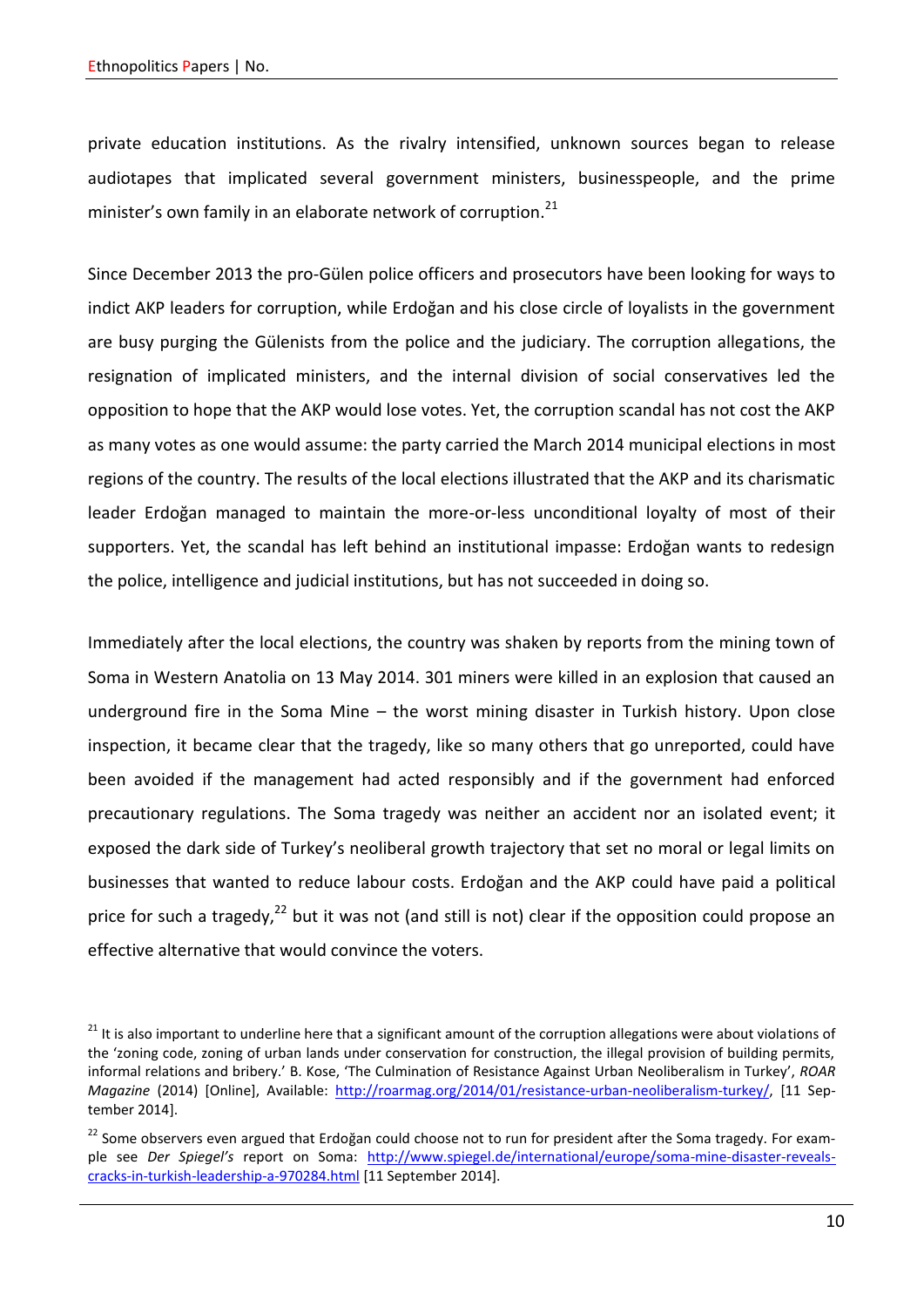In conclusion, a government that was still popular yet encountering serious policy failures was confronting angry yet hopelessly divided opposition groups on the eve of the presidential election. It was in this context that Erdoğan launched his campaign for the highest office of the country.

# **3. Presidential elections in Turkey: What was special?**

The office of the president is endowed with limited power in modern Turkey. Article 104 of the current constitution gives the president the authority to approve or veto laws, send bills to the Constitutional Court, appoint members to important judicial and bureaucratic institutions, declare a state of emergency, and represent the state in the international arena, but does not grant explicit policy-making powers as would be the case in a presidential system. The constitution does name the president "head of the state," but, in practice, presidents have not used this title for running government affairs. Formally the parliament has elected the president, although it should be noted that Turkey's long history of military interventions has meant that the members of the parliament enjoyed little discretion until at least 1989 – former generals were chosen as president between 1961 and 1980, and the *de facto* military ruler was elected president in a questionable referendum in 1982. Popular politicians have often toyed with the idea of a stronger presidency, but no government has succeeded in passing the required institutional modifications.

The constitutional amendment of 2007 (Amendment 21/10/2007-5678/2) created an interesting situation in this regard. It stipulated popular elections for the office of the president, the first to be held in 2014. This change aimed to boost the electoral legitimacy of the office, but did not alter its powers and responsibilities. The period between 2007 and today saw the increasing consolidation of political power under the Justice and Development Party government and its leader, Recep Tayyip Erdoğan, which reignited the debate on the merits of a presidential regime. Erdoğan's supporters advocated a strong, policy-making president, while the opposition voiced the concern that such a shift would result in a dictatorship or some kind of competitive authoritarianism in the absence of meaningful checks and balances on presidential power. In the end, Erdoğan's ambition did not disappear, but there was no constitutional change to enable a presidential regime.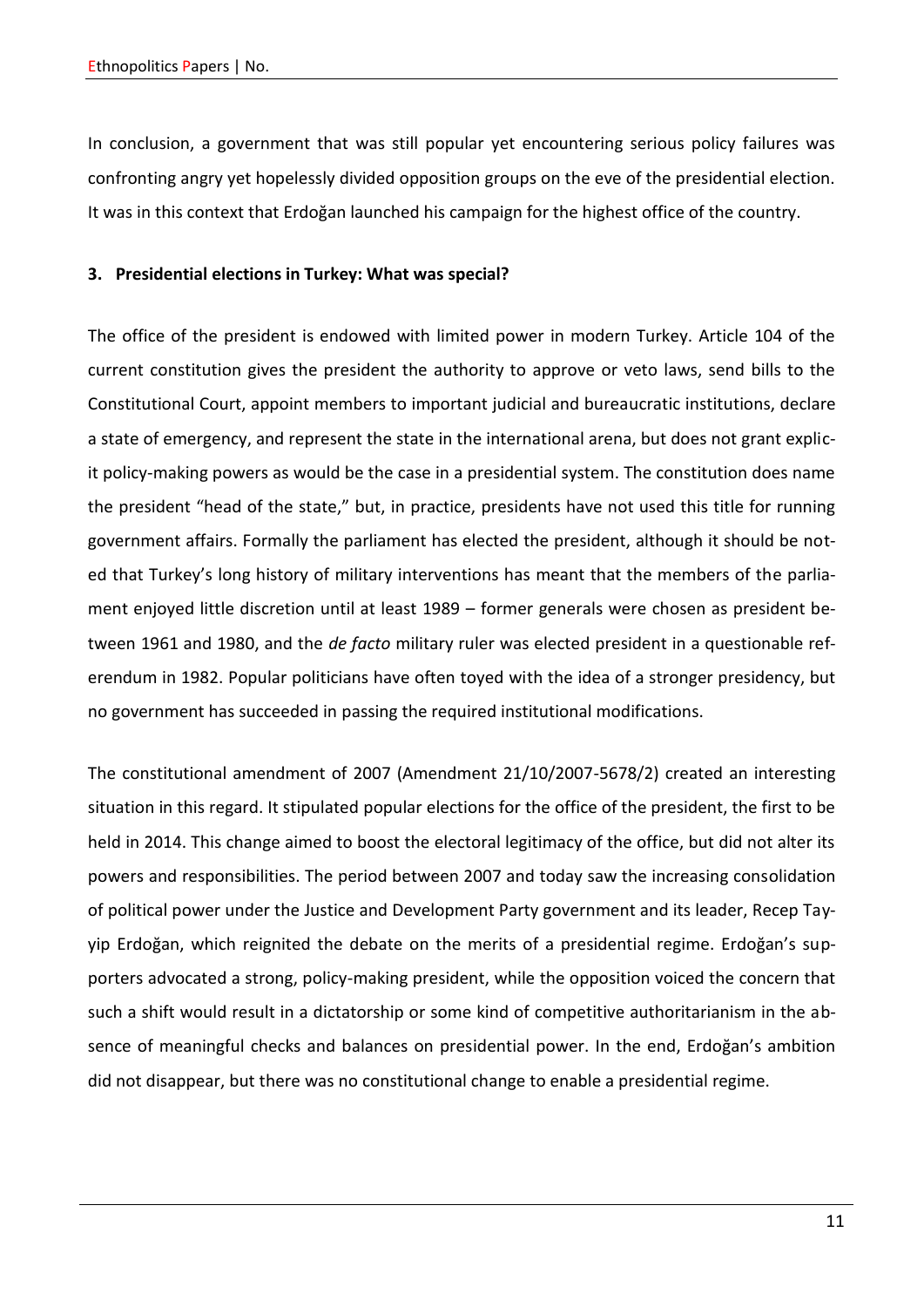For Erdoğan, there was an additional reason to seek a stronger presidency. The rift within the governing coalition has led to a vicious power struggle between Erdoğan's supporters and the Gülen movement since late 2013.<sup>23</sup> As described earlier, unidentified people who are suspected of having ties to the Gülen movement have publicized evidence pointing to corruption involving Erdoğan and his family. As a result, Erdoğan needs immunity from prosecution, which, in turn, means that he needs to stay in politics. Furthermore, his reaction to the corruption allegations was to start a witch-hunt in the police and the judiciary in the hope of eliminating Gülenists. The overhaul of the police and the judiciary has resulted in a chaotic situation whereby no actor, including Erdoğan himself, seems to have sufficient information and authority to rearrange these institutions and stabilize the bureaucracy. Under these circumstances Erdoğan's best strategy was to acquire even more power for himself and those around him.

The other actors on the political stage have long defended the continuation of the parliamentary system. Therefore, the CHP, the MHP and the Kurdish political movement declared that the 2014 presidential elections should present a choice between candidates, rather than between systems of government. HDP's candidate Selahattin Demirtaş even declared that he would opt for limiting the powers of the president and the central government in order to pave the way for a more decentralised system.<sup>24</sup>

After much discussion and debate, a two-round run-off was the chosen election procedure, which is quite typical in presidential systems, but was a novelty in Turkey. Accordingly, each candidate should receive at least 50% of the votes in order to get elected. In case none of the candidates could reach this percentage in the first round, a second round was to be held between the two

<sup>&</sup>lt;sup>23</sup> See the link for more information on this topic: G. H. Jenkins, G.H, 'Falling Facades: The Gulen Movement and Turkey's Escalating Power Struggle,' *Turkey Analyst*, (2014), [Online], Available: [http://www.turkeyanalyst.org/publications/turkey-analyst-articles/item/81-falling-facades-the-g%C3%BClen](http://www.turkeyanalyst.org/publications/turkey-analyst-articles/item/81-falling-facades-the-g%C3%BClen-movement-and-turkeys-escalating-power-struggle.html)[movement-and-turkeys-escalating-power-struggle.html,](http://www.turkeyanalyst.org/publications/turkey-analyst-articles/item/81-falling-facades-the-g%C3%BClen-movement-and-turkeys-escalating-power-struggle.html) [11 September 2014]. <sup>24</sup> See Demirtaş' interview with *The Wall Street Journal*: [http://www.wsj.com.tr/article/SB10001424052702303714604580029093368783392.html,](http://www.wsj.com.tr/article/SB10001424052702303714604580029093368783392.html) [11 September 2014].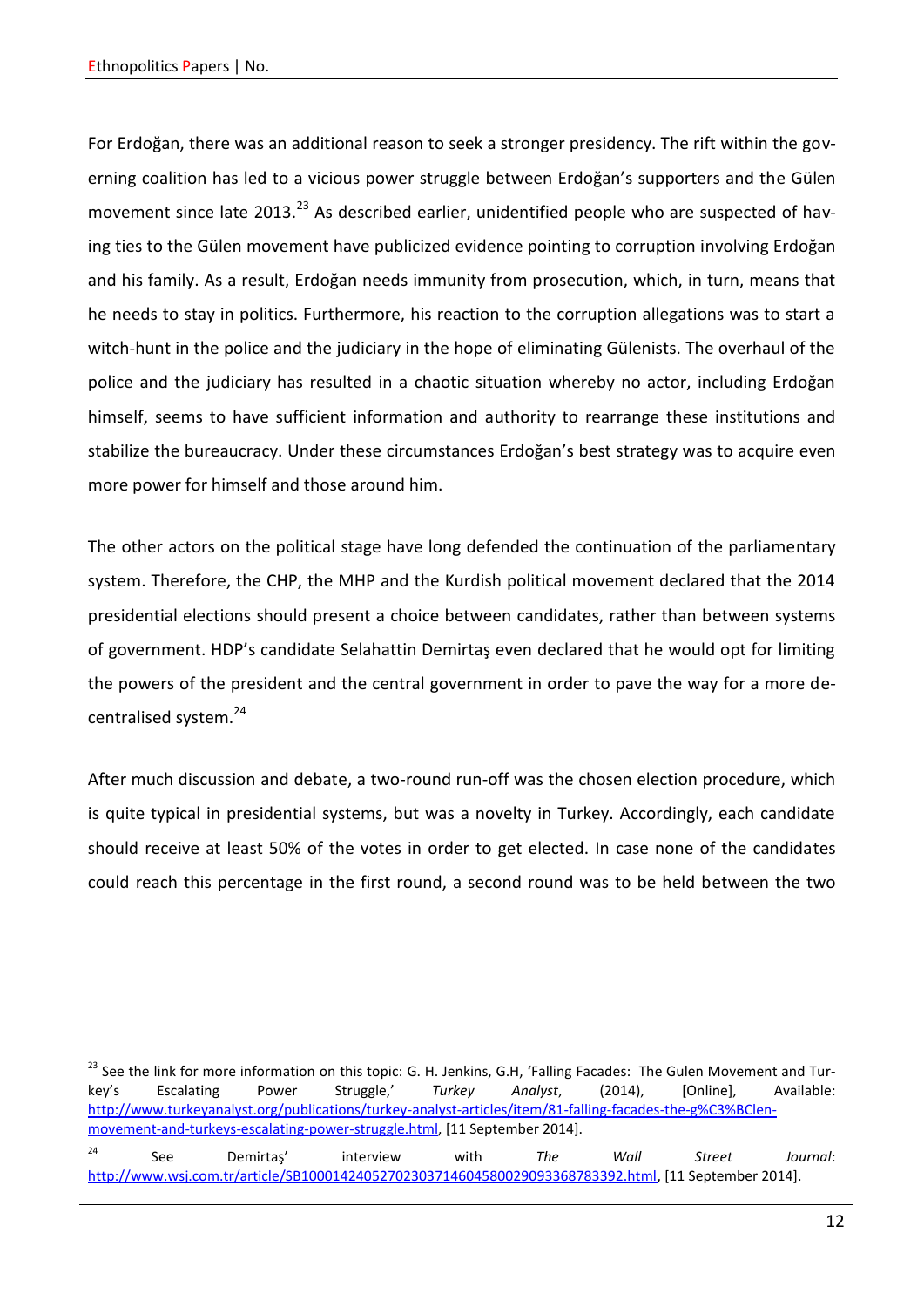candidates who received the highest percentage of the votes in the first round. This made interparty electoral coalitions and strategic voting possible.<sup>25</sup>

# **4. The nomination process**

Public debates about Turkey's first popular election for presidency focused on two interrelated questions: first, would Prime Minister Erdoğan run for president, and second, would the largely symbolic office of the president be transformed if Erdoğan were elected? It is important to note that the 30 March 2014 local elections tested the waters for all parties. Although the local elections were about municipal governance, the climate of political polarization after the Gezi protests and the corruption scandal meant that they could be considered, in Cagaptay and Jeffrey's words, a 'quasi-referendum'.<sup>26</sup> As the municipal elections revealed that the AKP did not suffer huge losses among voters despite the important events mentioned above, most observers anticipated that Erdoğan would not face a sudden loss of support for the presidential elections.

It was clear that Erdoğan wanted nothing less than a strong presidency for himself, even though the constitution did not grant the president such power. Furthermore, the coherence of the ruling AKP depended in large measure on Erdoğan's personal management of all the intra-party dynamics, so his departure for a higher office could potentially lead to in-fighting. Especially then-President Abdullah Gül's possible return to the AKP could have complicated those dynamics, since Gül was among the few people who had sufficient support and legitimacy inside the party to stand up to Erdoğan's one-man rule. Despite these constraints, Erdoğan decided to run for president.

Around the time that Erdoğan was testing the waters for his candidacy, the opposition was busy searching for a contender. The main opposition, CHP, held meetings with all opposition parties to nominate a consensus candidate. Since the CHP's vote share in general and municipal elections has oscillated between 20% and 26% in the past decade, its leaders thought that reaching out to conservatives and perhaps the Kurdish voters was the only way to stop a comfortable Erdoğan

<sup>&</sup>lt;sup>25</sup> The constitution has specific regulations for the nomination of presidential candidates. See the official website for details[: http://www.ysk.gov.tr/ysk/docs/Kanunlar/Pdf/6271.pdf,](http://www.ysk.gov.tr/ysk/docs/Kanunlar/Pdf/6271.pdf) [11 September 2014].

<sup>&</sup>lt;sup>26</sup> S. Cagaptay and J. F. Jeffrey, 'Turkey's 2014 Political Transition: From Erdoğan to Erdoğan?', Policy Notes, The Wash*ington Institute for Near East Policy*, No. 17, (2014).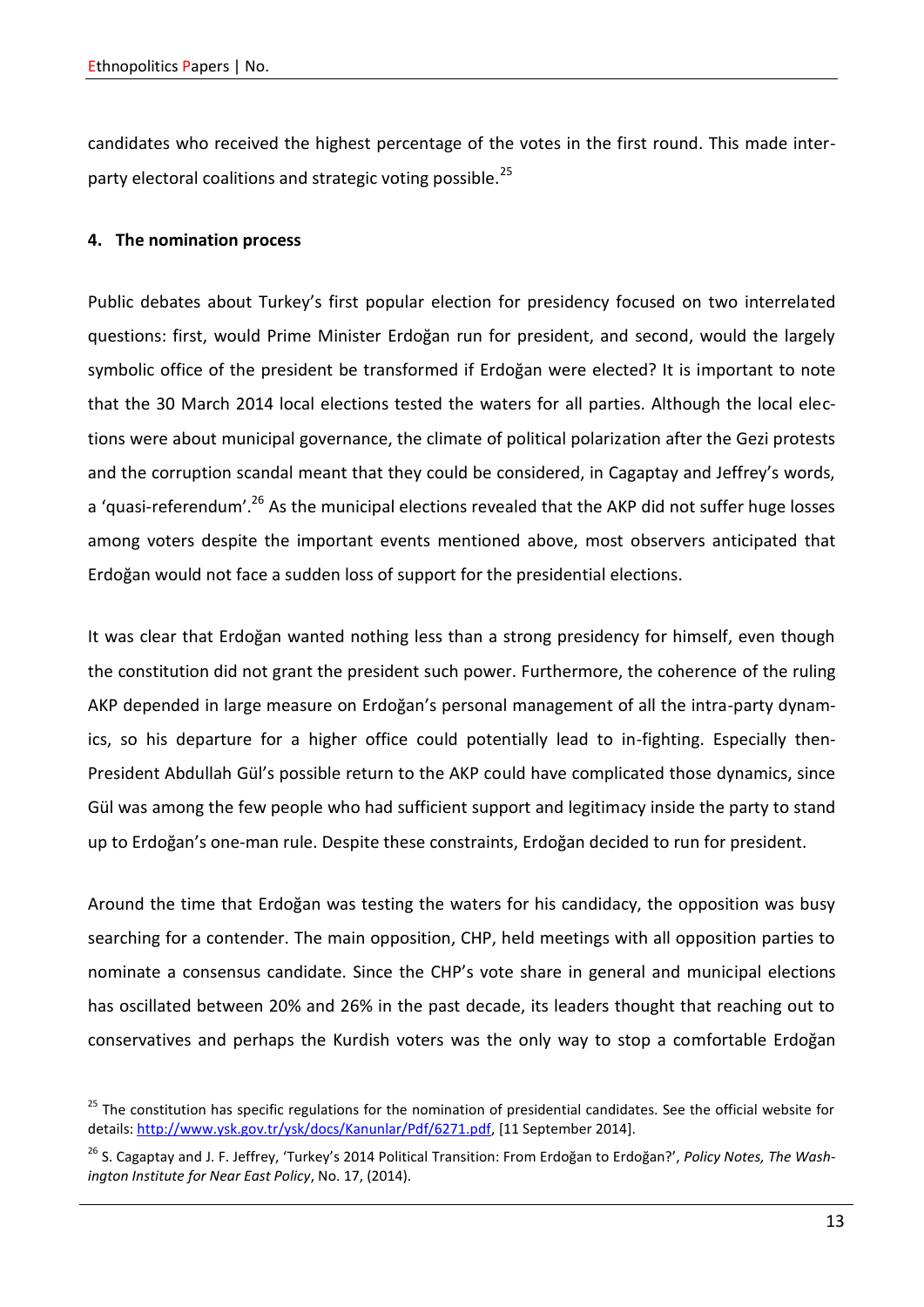victory. In the end, the CHP announced Ekmeleddin İhsanoğlu, an academic and former diplomat who was little known inside the country, as the consensus candidate. The "consensus" reflected an agreement between the CHP and the MHP, to the exclusion of the Kurdish political movement. Later, a number of small parties (whose combined vote share does not exceed 5%) decided to support İhsanoğlu's candidacy. After the fallout with the CHP, the Kurdish political movement, represented by the Peace and Democracy Party (BDP) and its offshoot People's Democracy Party (HDP) in the parliament, decided to nominate Selahattin Demirtaş, a young lawyer and politician who served as the HDP's (and previously the BDP's) co-chair.

Virtually every person in Turkey knows who Erdoğan is and what he stands for. Therefore, his campaign was premised less on presenting him to the voters than delivering his message of strong presidency. Conversely, the other candidates did have to build familiarity and rapport with the voters. İhsanoğlu was born and raised in Egypt, and his achievements as a historian and as former Secretary-General of the Organisation of Islamic Cooperation (OIC) earned him reputation in academic and diplomatic circles, but he was unknown to the general public.<sup>27</sup> The CHP's expectation in nominating him was to break the ice with the observant Muslim masses (for, after all, much of his intellectual and diplomatic work dealt with Islamic history and institutions) without losing the secularist voter base (İhsanoğlu is known to lead a secular life). In a country where more than half the population votes for parties with a socially conservative outlook, the CHP leadership opted for a strategy of deemphasizing its secularist roots, and instead presenting İhsanoğlu as an enlightened Muslim and cool-headed gentleman who could overcome the polarization and bitterness of politics under the AKP. It was hoped that İhsanoğlu would win over the sceptical secularists who disliked the implicit legitimation of political Islam through his nomination, and get votes from nationalist MHP voters as well as some AKP voters who no longer supported Erdoğan.

Demirtaş was facing another uphill battle. He was supported by the Kurdish movement, which secured majority vote shares in much of the Kurdish region, but did not get more than 6-7% na-

<sup>27</sup> 'CHP, MHP name ex-OIC head İhsanoğlu as joint presidential candidate', *Today's Zaman*, 16 June 2014 [Online], Available at: [http://www.todayszaman.com/anasayfa\\_chp-mhp-name-ex-oic-head-ihsanoglu-as-joint-presidential](http://www.todayszaman.com/anasayfa_chp-mhp-name-ex-oic-head-ihsanoglu-as-joint-presidential-candidate_350485.html)[candidate\\_350485.html,](http://www.todayszaman.com/anasayfa_chp-mhp-name-ex-oic-head-ihsanoglu-as-joint-presidential-candidate_350485.html) [11 September 2014]; Kemal Kirişçi, 'A Challenger In Turkey,' *The Indian Express*, 19 June 2014, [Online], Available: [http://indianexpress.com/article/opinion/columns/a-challenger-in-turkey/,](http://indianexpress.com/article/opinion/columns/a-challenger-in-turkey/) [11 September 2014].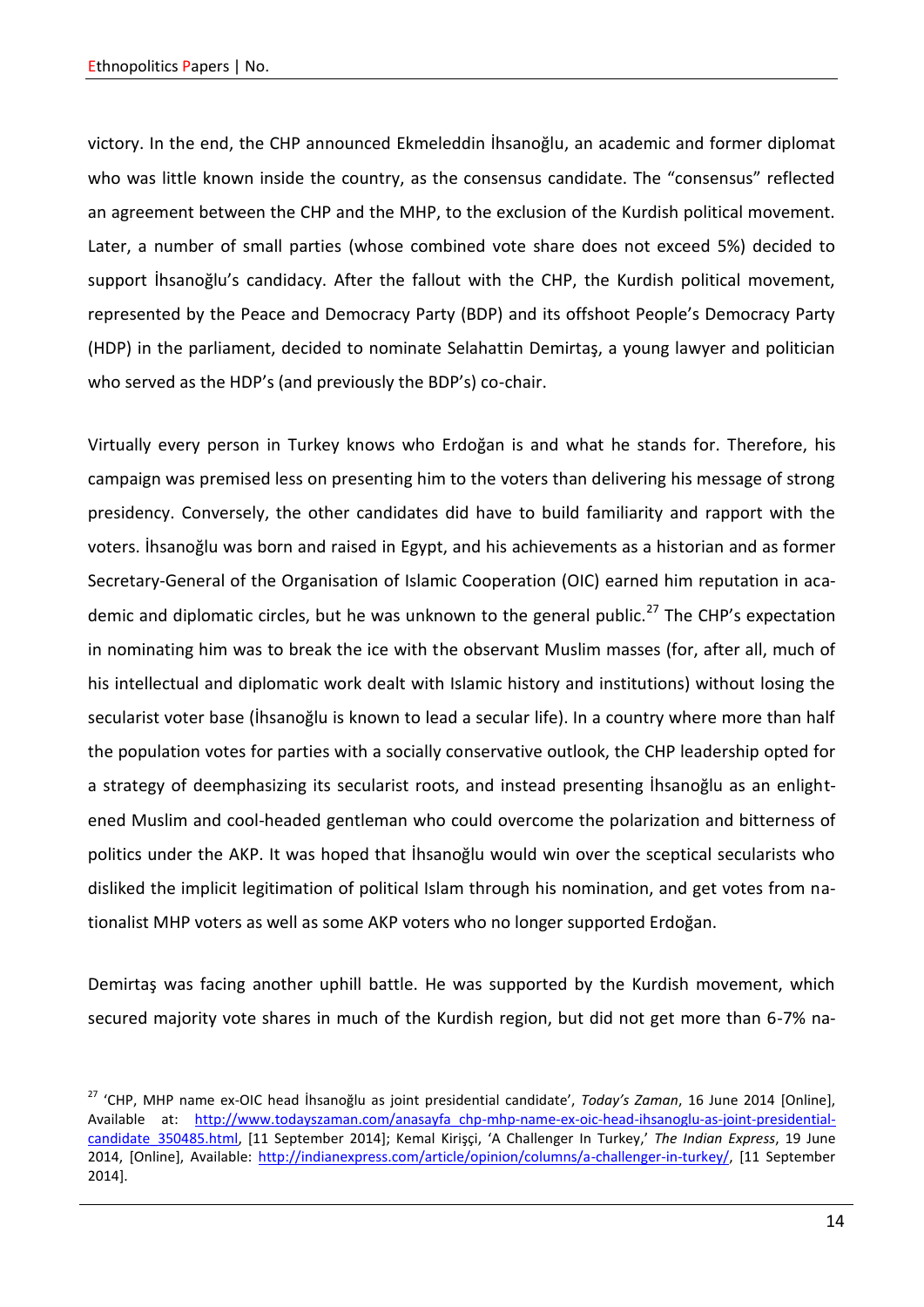tionwide. Even though the BDP/HDP spokespersons emphasize that their message of democratization and peace should appeal to all citizens, the majority of the non-Kurdish voters tend to identify these parties with the Kurdish movement in Turkey and ignore their overall message, or hold an actively antagonistic stance against what they consider "terrorists without weapons." Demirtaş, described as the "candidate of the oppressed" by his supporters, campaigned on a message of solidarity across race, ethnicity, and gender lines, hoping to overcome the perceptions that were produced and reproduced throughout the conflict between the Turkish state and the Kurdish insurgency. His hope was to attract the left-leaning voters, Kurdish and non-Kurdish, across the country, and especially in the larger cities. He was presented by the international media as a popular candidate for the Kurds as well as democratic, liberal, environmentalist and left-leaning Turkish voters.

### **5. Election campaigns**

The election campaigns reflected the candidates' expectations and strategies. What made the campaign process unusual was that Erdoğan was aspiring for a hands-on presidency, whereas İhsanoğlu and Demirtaş did not seek policy-making power. It was as though one candidate was running for an entirely different position.<sup>28</sup> Overall, Erdoğan continued to deliver his signature speeches full of vitriol, while emphasising the message that he would be a strong president if elected. He presented his self-declared policy achievements as leader of the AKP as proof of future success. His publicity campaign, which included socializing with businesspeople and celebrities over dinners or soccer games, stirred much controversy for its politicization of every walk of life, yet it was the message that Erdoğan wanted everyone to understand before he moved to the higher office: it pays off to be inside his entourage.

Meanwhile, İhsanoğlu spent considerable time and energy to demonstrate his credentials as an appropriate candidate for nationalists and social conservatives, as well as secular-minded voters. His speeches, meetings and selective tomb visits to commemorate deceased right-wing politicians were meant to portray the image of a candidate who shared the worldview of right-leaning voters.

<sup>&</sup>lt;sup>28</sup> See an interview with political scientist and CHP politician Binnaz Toprak: 'People will choose not only president but also regime of Turkey', *Today's Zaman*, 20 July 2014, [Online], Available: [http://www.todayszaman.com/monday](http://www.todayszaman.com/monday-talk_people-will-choose-not-only-president-but-also-regime-of-turkey_353497.html)[talk\\_people-will-choose-not-only-president-but-also-regime-of-turkey\\_353497.html](http://www.todayszaman.com/monday-talk_people-will-choose-not-only-president-but-also-regime-of-turkey_353497.html) [11 September 2014].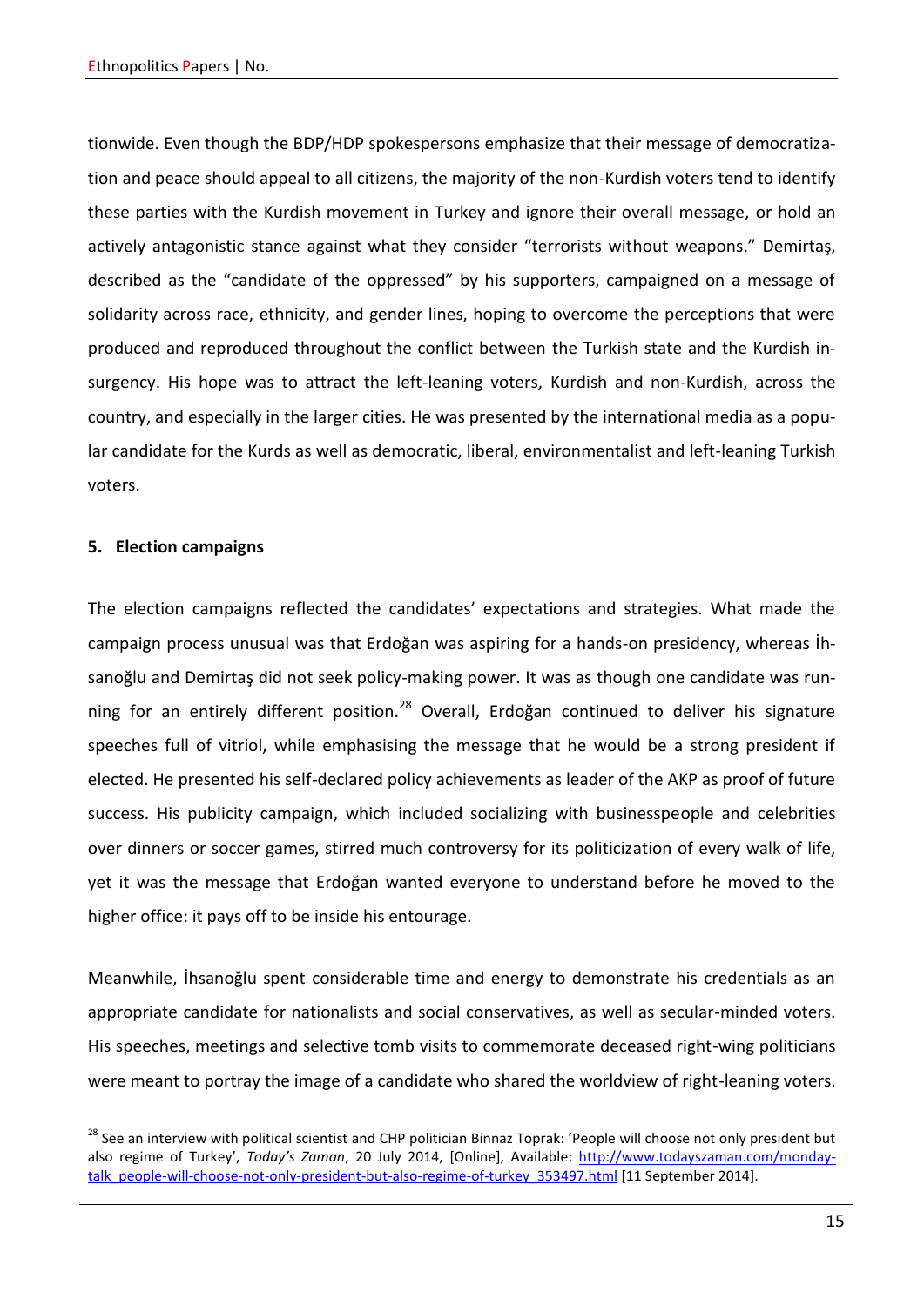He was calm and respectful, in obvious contrast to Erdoğan. For all his individual efforts, İhsanoğlu appeared isolated for much of the campaign period. The CHP and MHP leaders were supportive, but there was no grassroots mobilization for the candidate. Indeed, polls showed that many CHP voters were apathetic, and large sections of MHP voters tended to favour Erdoğan over İhsanoğlu. As we shall see, the lack of grassroots support haunted the İhsanoğlu candidacy all the way to the end. $^{29}$ 

In accordance with his claim to represent disadvantaged sectors, Demirtaş met with women's groups, LGBTI organizations, and paid a visit to the site of the Soma mining tragedy. While Erdoğan offered more of the same under a new institutional setting and İhsanoğlu offered more of the same with a new face, Demirtaş spoke of substantive change. Despite his presence in national politics for several years, most people knew little about him or his family. Through interviews in the media, the Demirtas family showed that they led simple, unpretentious lives.<sup>30</sup> His witty reminders of the enormous wealth gap between himself and Erdoğan served to accentuate this image. As a result, Demirtaş did manage to overcome the initial scepticism of many non-Kurdish voters about voting for the representative of the Kurdish political movement. Another unique aspect of his campaign was the use of Kurdish language throughout the election campaigns. $^{31}$ 

A word on the financing of the campaign process: the state has traditionally provided public financing for political parties that receive more than 3% of the total vote, and the state television is mandated to provide equal propaganda time for candidates in general elections. Since the presidential election was not party-based, private financing became an important issue for the first time. Erdoğan used his own business connections as well as the AKP's machinery to raise funds,

**<sup>29</sup>** 'Lack of support led to failure of joint candidate,' *Today's Zaman*, 11 August 2014, [Online], Available: [http://www.todayszaman.com/anasayfa\\_lack-of-support-led-to-failure-of-joint-candidate\\_355338.html,](http://www.todayszaman.com/anasayfa_lack-of-support-led-to-failure-of-joint-candidate_355338.html) [11 September 2014].

**<sup>30</sup>** 'A portrait of Selahattin Demirtaş', *Today's Zaman*, 17 July 2014, [Online], Available: [http://www.todayszaman.com/anasayfa\\_a-portrait-of-selahattin-demirtas\\_353264,](http://www.todayszaman.com/anasayfa_a-portrait-of-selahattin-demirtas_353264) [11 September 2014].

<sup>31</sup> 'International Election Observation Mission: Statement of Preliminary Findings and Conclusions', *Ankara* 11 August 2014, [Online], Available: [http://www.osce.org/odihr/elections/turkey/122553?download=true,](http://www.osce.org/odihr/elections/turkey/122553?download=true) [11 September 2014].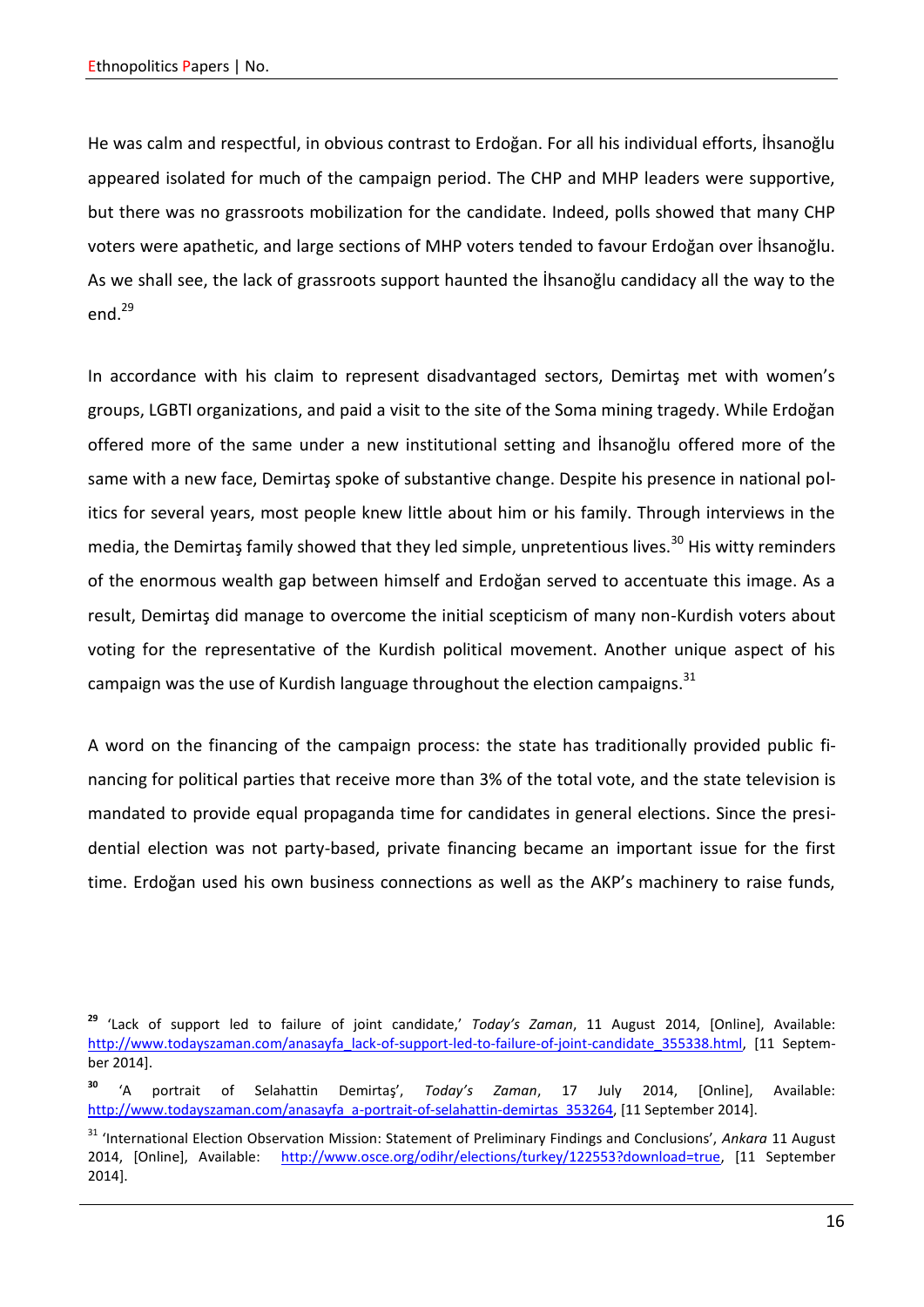while the other two candidates managed to raise much smaller sums.<sup>32</sup> Therefore, in a country with no history of citizen-backed campaign financing the incumbent with wealthy connections had an easy financial victory over the little-known candidate and the "candidate of the oppressed." Moreover, the state television (TRT) decided to forfeit its mandate in order to support Erdoğan's candidacy: İhsanoğlu and Demirtaş received a tiny fraction of the time that Erdoğan did on publicly funded channels throughout the campaign process, not to mention the fact that most private media networks are either at the hands of businesspeople affiliated with Erdoğan's entourage or have been practicing self-censorship in order not to antagonize Erdoğan.

The OSCE's report on the presidential elections explains this situation:

While all three candidates actively campaigned, the campaign of the Prime Minister was the most visible. The misuse of state administrative resources and lack of clear distinction of key institutional events with campaign activities granted him an undue advantage, contrary to national legislation and at odds with paragraph 5.4 of the 1990 OSCE Copenhagen Document and the Report on the Misuse of Administrative Resources during Electoral Processes by the Council of Europe's Commission for Democracy through Law (Venice Commission).<sup>33</sup>

In conclusion, although *de jure* freedom of assembly was recognized and all the candidates had the right to campaign freely, Erdoğan's position as the Prime Minister gave him a significant advantage in terms of media coverage and visibility.<sup>34</sup> Campaign financing and publicity were heavily biased in favour of Erdoğan, and at least in the case of the state television, this was done illegally.

 $32$  Erdoğan raised over 55 million Turkish Liras, while İhsanoğlu raised 8.5 million and Demirtas raised 1.2 million. See: [http://www.aksam.com.tr/siyaset/iste-cumhurbaskani-adaylarina-yapilan-bagis-miktari/haber-330495,](http://www.aksam.com.tr/siyaset/iste-cumhurbaskani-adaylarina-yapilan-bagis-miktari/haber-330495) [11 September 2014].

<sup>33</sup> International Election Observation Mission, 'Statement of Preliminary Findings and Conclusions', *Ankara*, 11 August 2014 [Online], Available: [http://www.osce.org/odihr/elections/turkey/122553?download=true,](http://www.osce.org/odihr/elections/turkey/122553?download=true%20) [11 September 2014].

 $34$  These issues were touched upon at the OSCE's election monitoring report, where it was stated that three out of five monitored TV stations, including the public broadcaster, TRT1, displayed a significant bias towards the Prime Minister. See Ibid.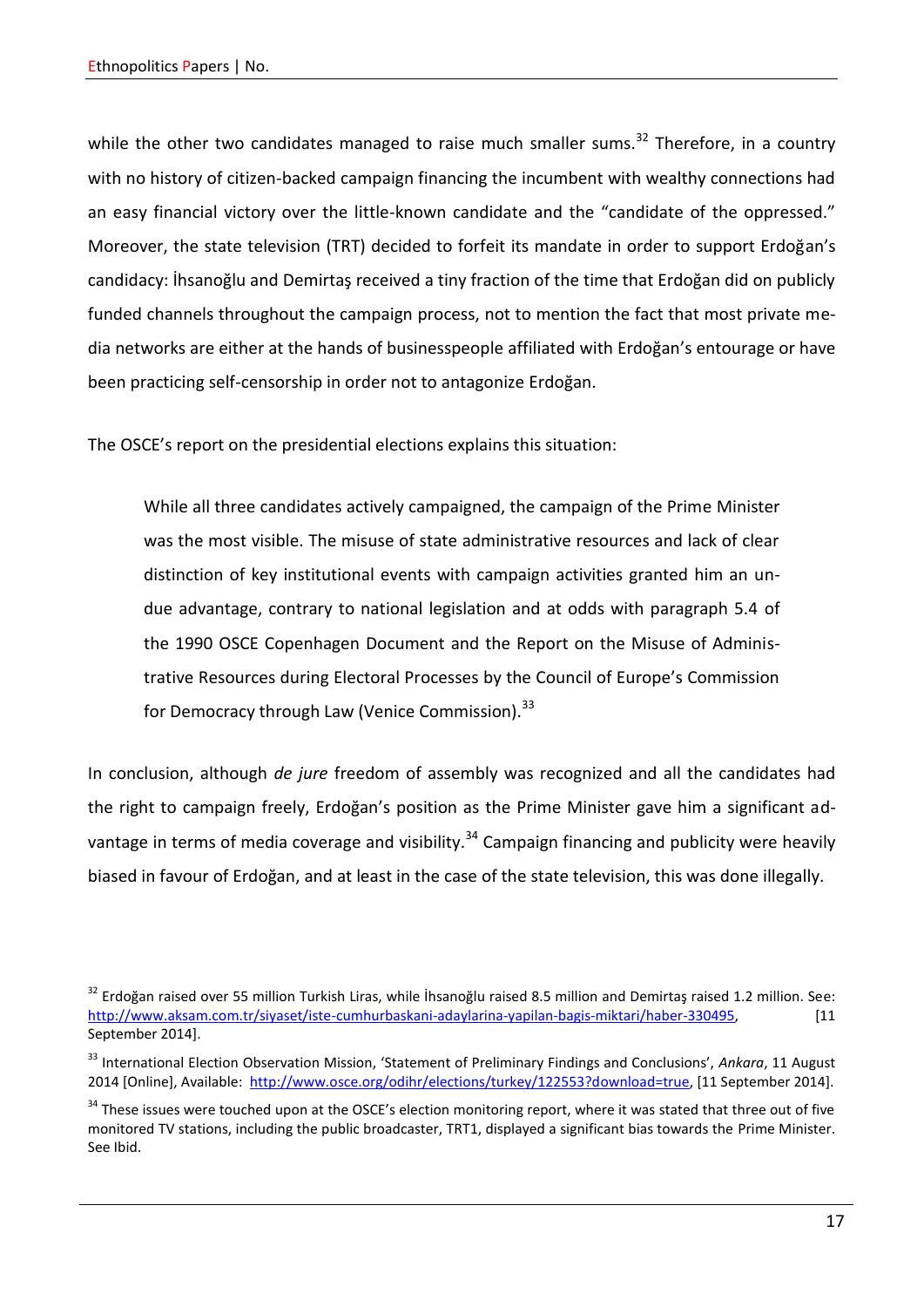### **6. External Voting Rights and Election Campaigns Abroad**

External voting is one of the many mechanisms that home states implement in order to keep the diaspora involved/interested in homeland politics. The extension of citizenship to the members of diaspora and the right to cast the absentee vote give diaspora members a feeling of attachment and a sense of belonging that remind them that they are still part of the political processes of a country where they call 'home' even if they do not currently reside there.<sup>35</sup> Therefore, external voters have a stake in 'determining the future of the polity' in their homeland.<sup>36</sup> According to the Institute for Democracy and Electoral Assistance (IDEA), around 115 countries have regulations that allow external voting mechanisms. $37$  In some countries, the scope of the external voting is limited due to the small size of the emigrants and in some others it might play a key role. In the Turkish case, the estimated difference that the external voters can make in an election is around 1 to 5%. $38$ 

What was interesting about the August 2014 presidential elections was that for the first time 2,798,726 Turkish citizens who reside outside Turkish borders had the right to vote to elect the president directly.<sup>39</sup> This number constitutes almost 5% of the electorate. Absentee voting had been introduced almost three decades earlier; however Turkish citizens who lived abroad could only cast their votes at the border, which was a limitation that negatively affected the participation rate. This was changed with the 2008 amendment to the law on elections and voter registration<sup>40</sup> and with a more recent amendment in 2012,<sup>41</sup> when the AKP government introduced regu-

<sup>35</sup> D. Lainer-Vos, 'Diaspora-Homeland Relations as a Framework to Examine Nation-Building Processes', *Sociology Compass*, No. 4. Vol. 10 (2010), 894-908. For a more through theoretical discussion see R. Baubock, 'Expansive Citizenship: Voting Beyond Territory and Membership', *Political Science and Politics*, Vol. 38, No. 4 (2005), 683-687.

<sup>&</sup>lt;sup>36</sup> See R. Baubock, 'Stakeholder Citizenship and Transnational Political Participation: A Normative Evaluation of External Voting', *Fordham Law Review*, Vol. 75, No. 5 (2007), 2394.

<sup>37</sup> Cited in M. Collyer, 'A geography of extra-territorial citizenship: Explanations of External Voting', *Migration Studies,* (2013), 1-18.

<sup>&</sup>lt;sup>38</sup> See the following link for more information: [http://www.todayszaman.com/news-350260-pm-as-candidate-for](http://www.todayszaman.com/news-350260-pm-as-candidate-for-president-may-receive-half-of-overseas-vote.html)[president-may-receive-half-of-overseas-vote.html,](http://www.todayszaman.com/news-350260-pm-as-candidate-for-president-may-receive-half-of-overseas-vote.html) [11 September 2014].

 $39$  See the official website for further details: [http://www.ysk.gov.tr/ysk/content/conn/YSKUCM/path/Contribution%20Folders/HaberDosya/2014CB-Kesin-](http://www.ysk.gov.tr/ysk/content/conn/YSKUCM/path/Contribution%20Folders/HaberDosya/2014CB-Kesin-GumrukYurdisi-Grafik.pdf?_afrLoop=22656611625189210)[GumrukYurdisi-Grafik.pdf?\\_afrLoop=22656611625189210,](http://www.ysk.gov.tr/ysk/content/conn/YSKUCM/path/Contribution%20Folders/HaberDosya/2014CB-Kesin-GumrukYurdisi-Grafik.pdf?_afrLoop=22656611625189210) [11 September 2014].

 $^{40}$  Law No. 5749/2008 amending the Law No. 298/1961 on Elections and Voter Registration.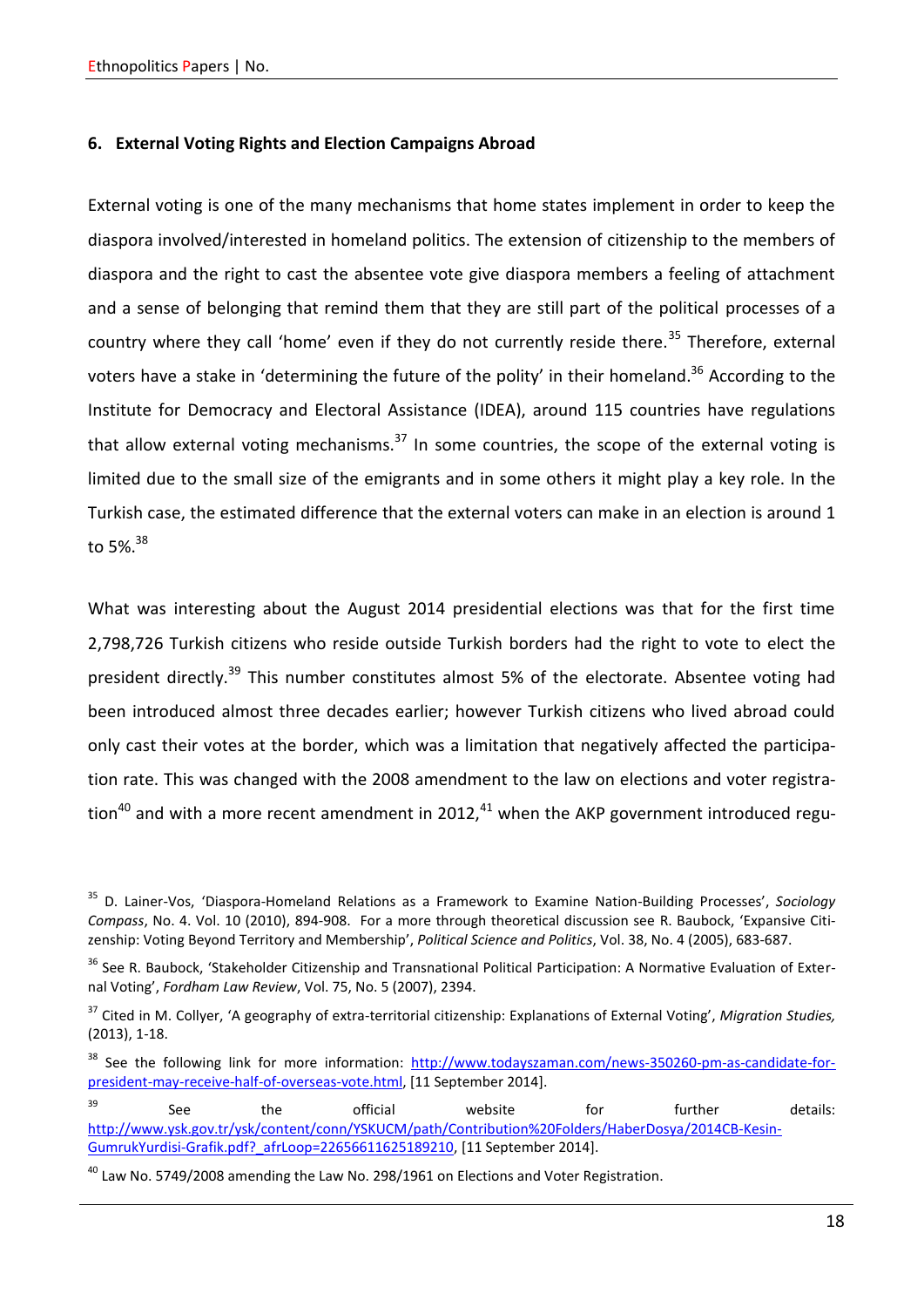lations in order to facilitate voting procedures for Turkish immigrants.<sup>42</sup> In May 2012 migrants from Turkey obtained the right to vote at the consulates and embassies in their host countries.<sup>43</sup> In places where the number of potential voters is large, such as Germany, the government negotiated with host states in order to set up stadiums, schools or other convention rooms in order to distribute ballot stations. This could be interpreted as a sign of the AKP's new policy towards the Turks abroad, which was based on creating an active and politically mobilized diaspora, who have thus far built scattered networks and produced low political impact in the host countries despite their large population.<sup>44</sup>

There are reportedly 1.5 million Turkish citizens eligible to vote in Germany, the country that hosts the highest number of first- and second-generation immigrants from Turkey (nearly 3 million). France is second with more than 600,000 migrants from Turkey, the Netherlands third with more than 450,000, Austria fourth with around 270,000 and Belgium fifth with nearly 200,000. The United States has around 85,000.<sup>45</sup> For the presidential elections, the Supreme Electoral Board has set up ballot boxes in 54 countries (with 118 representations) where more than 500 Turkish citizens live. The absentee votes were cast between July 31 and August 3, 2014 and they were sent to Turkey through the diplomatic courier system to be counted all together with the other votes cast inside Turkey.<sup>46</sup> This procedure drew a lot of criticism for its proneness to election fraud, especially among the anti-AKP media outlets in the diaspora.

<sup>&</sup>lt;sup>41</sup> The official link to the law: [http://www.resmigazete.gov.tr/eskiler/2012/05/20120518-3..htm,](http://www.resmigazete.gov.tr/eskiler/2012/05/20120518-3..htm) [11 September 2014].

<sup>&</sup>lt;sup>42</sup>For more info please see: [http://www.ytb.gov.tr/index.php/yurtdisinda-oy-kullanma.html.](http://www.ytb.gov.tr/index.php/yurtdisinda-oy-kullanma.html) The official link to the law: [http://www.resmigazete.gov.tr/eskiler/2012/05/20120518-3..htm,](http://www.resmigazete.gov.tr/eskiler/2012/05/20120518-3..htm) [11 September 2014].

 $^{43}$ Any Turkish citizen who is 18 or older can vote in elections and referenda. They are not automatically registered but the only condition to vote is to get one's address registered in a nearby consulate. See the link for details: [http://www.memursen.org.tr/haber/yurt-disindaki-turklerin-e-posta-ile-oy-kullanabilmesine-imkan-veren](http://www.memursen.org.tr/haber/yurt-disindaki-turklerin-e-posta-ile-oy-kullanabilmesine-imkan-veren-yasakomisyondan-gecti/)[yasakomisyondan-gecti/,](http://www.memursen.org.tr/haber/yurt-disindaki-turklerin-e-posta-ile-oy-kullanabilmesine-imkan-veren-yasakomisyondan-gecti/) [11 September 2014].

<sup>&</sup>lt;sup>44</sup> For more information on Turkey's newly emerging approach to its citizens abroad see: D. Aksel, 'Kins, Distant Workers, Diasporas: Constructing Turkey's Transnational Members Abroad'*, Turkish Studies*, Vol. 15, No. 2 (2014), 195-219.

<sup>&</sup>lt;sup>45</sup>For more info see: [http://www.todayszaman.com/news-350260-pm-as-candidate-for-president-may-receive-half-of](http://www.todayszaman.com/news-350260-pm-as-candidate-for-president-may-receive-half-of-overseas-vote.html)[overseas-vote.html.](http://www.todayszaman.com/news-350260-pm-as-candidate-for-president-may-receive-half-of-overseas-vote.html) [11 September 2014].

<sup>&</sup>lt;sup>46</sup> For more info see A. Okyay, 'External Voting to be Implemented for the First Time in Turkey's Forthcoming Presidential Elections', [Online], Available: [http://eudo-citizenship.eu/news/citizenship-news/1080-external-voting-to](http://eudo-citizenship.eu/news/citizenship-news/1080-external-voting-to-be-implemented-for-the-first-time-in-turkey-s-forthcoming-presidential-elections)[be-implemented-for-the-first-time-in-turkey-s-forthcoming-presidential-elections,](http://eudo-citizenship.eu/news/citizenship-news/1080-external-voting-to-be-implemented-for-the-first-time-in-turkey-s-forthcoming-presidential-elections) [11 September 2014]. According to other media sources the number of countries were 54 and the number of ballot boxes were 103, see [http://gundem.bugun.com.tr/sandiklar-bos-kaldi-haberi/1211193,](http://gundem.bugun.com.tr/sandiklar-bos-kaldi-haberi/1211193) [11 September 2014].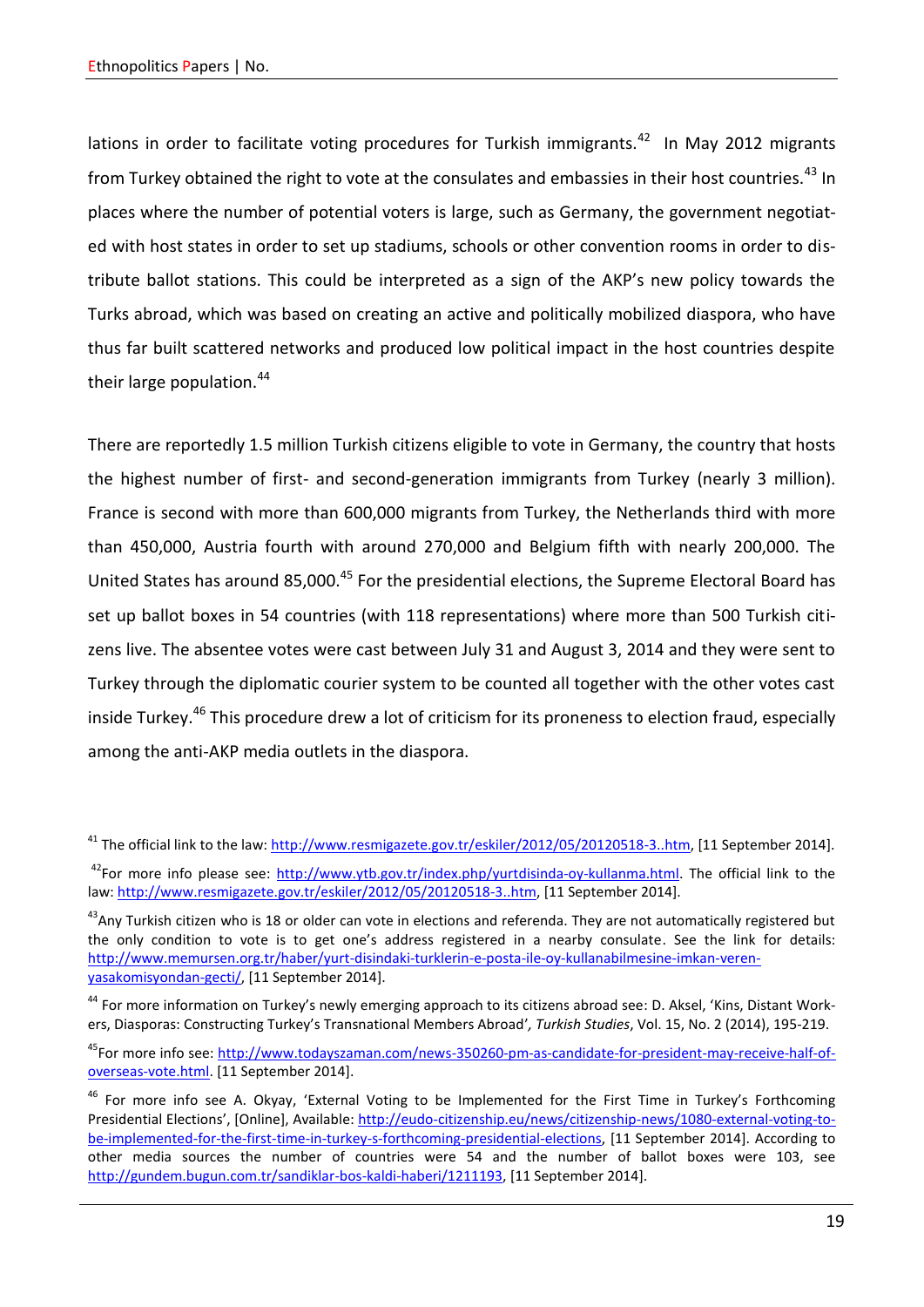Turkey's politics have long had a transnational dimension thanks to the Turkish and Kurdish migrants and asylum seekers who carried their 'struggle' outside Turkish borders, by political movements in Turkey that established satellite institutions abroad, and by the Turkish state itself through its official mechanisms which were established to facilitate and monitor its citizens' life abroad.<sup>47</sup> Therefore, it is not surprising to see that the election campaigns and the rhetoric that they created also diffused to Europe, with Germany in particular becoming the heart of transnational election campaigns. It was clear that the simmering tensions in Turkey during the last decade were reflected within the migrant groups from Turkey. The first sign of this was Erdoğan's visit to Germany in May 2014, which caused uproar among the diaspora members who opposed the AKP and Erdoğan's authoritarian rule in Turkey. Several German newspapers commented on the issue and some institutions even expressed their expectation that he would cancel his visit. When he visited Cologne on 24 May 2014, the political divisions were very much visible in Germany, where left-leaning Alevite and Kurdish groups were protesting while Erdoğan's supporters were laying rose petals on his way. It is said that 45,000 to 50,000 people protested against Erdoğan's visit, while 15,000 people were welcoming his presence with a demonstration.<sup>48</sup> What was interesting to see was that the anti-Erdoğan protest was not solely organized by the diaspora in Germany but supporters came from all over Europe, including the United Kingdom, by using all means of transport just to show their solidarity. Some TV channels in Turkey broadcast the whole protest event live. The synchronization of the campaigning mechanisms at home and abroad was one of the most spectacular phenomena during the presidential election campaigns.

CHP leader Kılıçdaroğlu also visited Essen in Germany in early June 2014, right after Erdoğan's visit. His move was welcomed by many German media outlets and caused less controversy compared to Erdoğan's visit. During his speech addressing CHP supporters in Germany, he constantly referred to the Soma mine incident and the Gezi protests in order to give the message that CHP condemns the current policies of the government and the veer to more authoritarian rule in Turkey. He visited Germany again at the end of June in order to present CHP and MHP's joint candidate İhsanoğlu

<sup>&</sup>lt;sup>47</sup> B. Baser 'Inherited Conflicts: Spaces of Contention between the Turkish and Kurdish Second-Generation Diasporas in Sweden and Germany', (European University Institute, Unpublished PhD Thesis, 2012).

<sup>48</sup> H. Topcu, 'Koln'de Onbinlerce Kisi Erdoğan'I Protesto Etti', *BBC Turkce,* 25 May 2014, [Online], Available: [http://www.bbc.co.uk/turkce/haberler/2014/05/140524\\_koln\\_yuruyus.shtml,](http://www.bbc.co.uk/turkce/haberler/2014/05/140524_koln_yuruyus.shtml) [11 September 2014].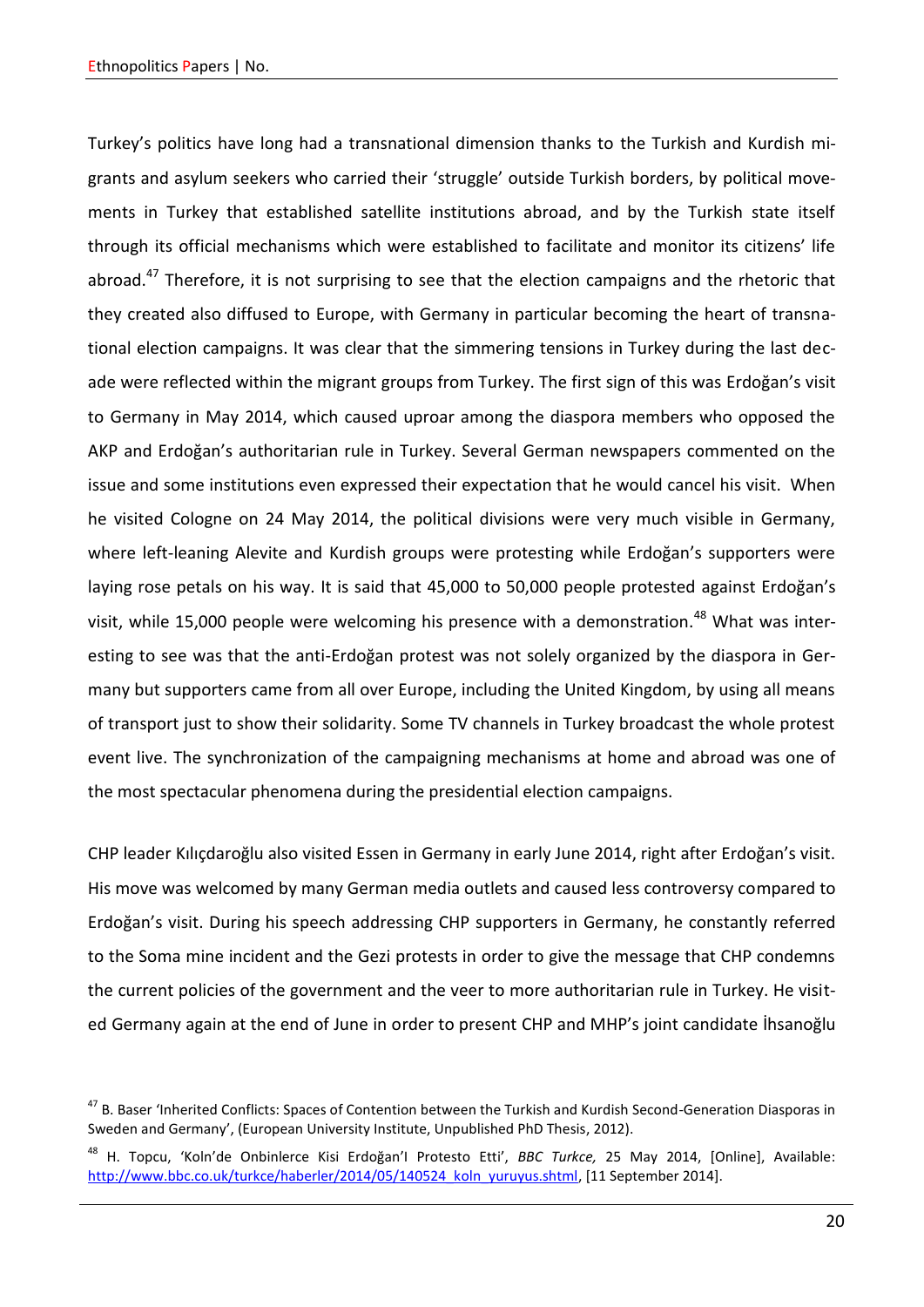to the Turks and political circles abroad. As enthusiastic as his program sounded, CHP leader's speeches failed to convince many traditional CHP voters to vote for the joint-candidate. For instance, many Alevites in Germany, who are seen as the CHP's secular voter base abroad, voiced concerns over the CHP's candidate, partly because his close relations with the Sunni Gulf monarchies raised suspicions of a sectarian bias in his worldview. While there is no conclusive evidence to assess whether they voted for İhsanoğlu, it can be presumed that they did not campaign enthusiastically for him.

Demirtaş also recognized the importance of the diaspora vote and its potential impact on the election results.<sup>49</sup> He organized an election campaign in Europe and visited cities with considerable Turkish and Kurdish populations. In his speeches in the diaspora, he followed the exact same style that he pursued in Turkey: he talked about minority rights, further democratization in Turkey, creating possibilities for peace negotiations and finally he underlined the importance of Gezi protests and the demand for certain reforms regarding human rights, freedom of speech, freedom of association and freedom of press. Echoing his line in Turkey, he tried to overcome the perceptions that he was the Kurds' candidate by presenting a more comprehensive approach to Turkey's problems.

### **7. Analysing the election results**

On 10 August 2014, Prime Minister Erdoğan received 51.8% of the votes in the first round. Ekmeleddin İhsanoğlu (at roughly 38.4%) and Selahattin Demirtaş (at 9.8%) were far behind in terms of the percentage of the votes that Erdoğan received. The results mean that after nearly 12 years as prime minister, Erdoğan will rule Turkey five more years, this time as the president.

The elections showed that CHP and MHP failed to expand their voter base. Cicek (2014) compares the percentage of votes that these two parties received in the local elections and demonstrates that the so-called consensus candidate's vote share was less than the sum of each individual par-

<sup>&</sup>lt;sup>49</sup> Diaspora members also opened websites where they informed people about voting procedures abroad. See for example: [http://Demirtaşlondon.wordpress.com/](http://demirtaşlondon.wordpress.com/)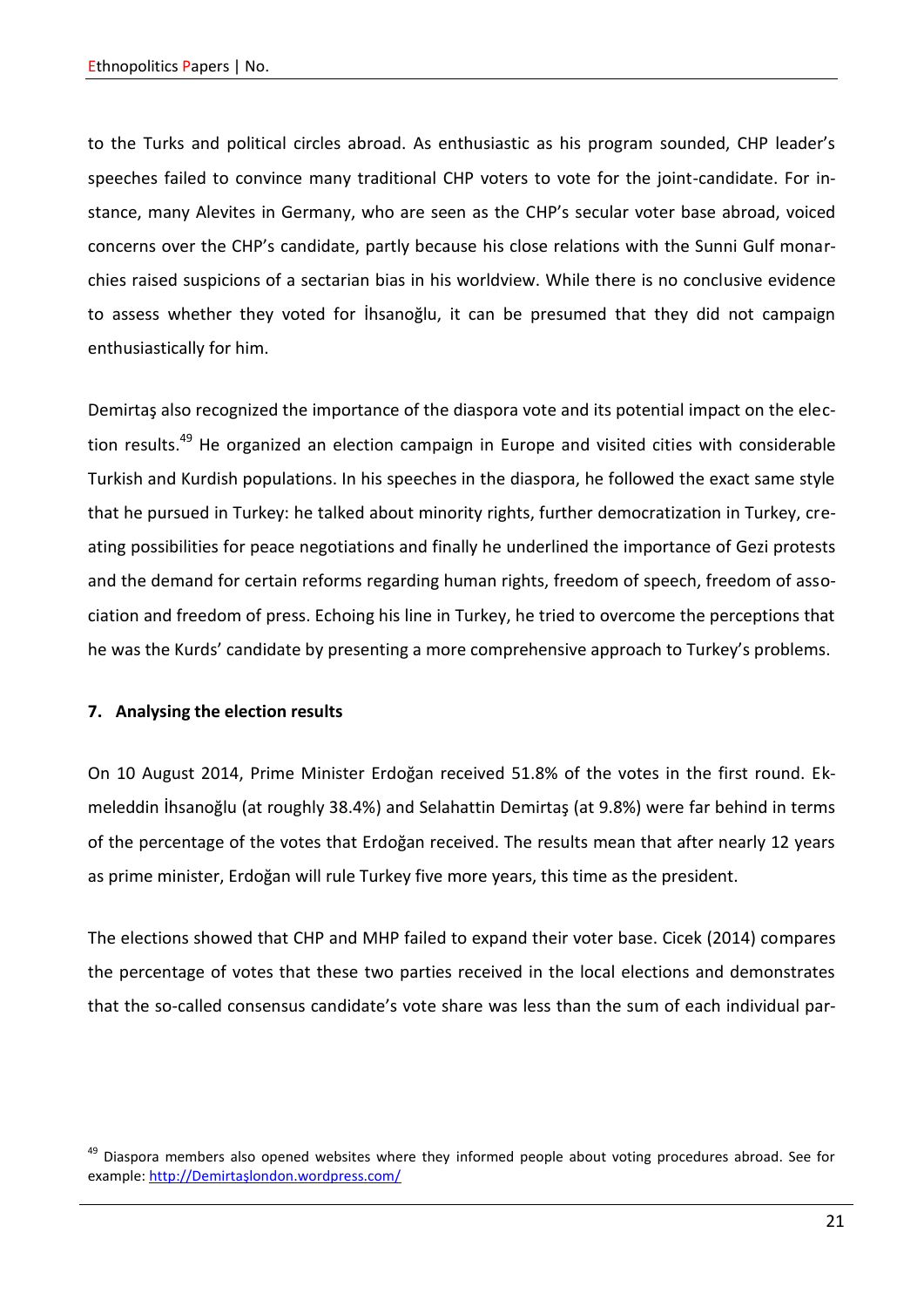ty's vote share in previous elections.<sup>50</sup> Cicek also argues that Demirtas's performance at the elections could be interpreted as a success story in the sense that his vote share far exceeded the 4 to 6 per cent that the pro-Kurdish HDP has been receiving in the elections.<sup>51</sup> Erdoğan's victory and Demirtaş's rising profile as an important political figure in Turkish politics are the new matters of debate for today's Turkey.

Many commentators explain Erdoğan's first-round victory with the absenteeism of voters who would have supported other candidates. While it is true that the turnout rate of 74% falls short of that of the municipal elections four months earlier, it is still impressive in a comparative light. The motivations of those who did not vote are yet to be studied. While one can speculate that many CHP and MHP voters boycotted İhsanoğlu, even Erdoğan and Demirtaş, who have received more votes than what their respective parties did four months before, lost votes in certain districts. In other words, it is difficult to verify an election boycott with the available data. What seems much more obvious is that many MHP voters chose Erdoğan instead of İhsanoğlu, and that İhsanoğlu's right-leaning message did not manage to attract the AKP voters.

The diaspora vote deserves special attention. The total number of votes cast abroad as well as at customs was 530,116 (526,541 of them were valid votes), which meant that the rate of participation was 18.94%.<sup>52</sup> The results were disappointing in terms of participation but this is certainly not a Turkey-specific result, as the participation rate of the external voters is usually low across the board.<sup>53</sup> With regards to the Turkish presidential election, in certain cases, such as the United Kingdom or Sweden, the ballot boxes were located only in capital cities and many diaspora members could not afford to travel long distances to cast their vote. Also the information related to voting procedures was not distributed extensively and many diaspora members complained that

<sup>52</sup> For more details, the official website

<sup>&</sup>lt;sup>50</sup> For a more detailed analysis see: C. Cicek, '2014Cumhurbaskanligi Secimleri ve Kurt Siyaseti Uzerine: Basarinin Kapsami, Mekani ve Kaynagi' (2014), Available: [http://zanenstitu.org/wp](http://zanenstitu.org/wp-content/uploads/2014/08/Cumhurbaskanligi-Secimleri-Kurt-Siyaseti-Final.pdf)[content/uploads/2014/08/Cumhurbaskanligi-Secimleri-Kurt-Siyaseti-Final.pdf,](http://zanenstitu.org/wp-content/uploads/2014/08/Cumhurbaskanligi-Secimleri-Kurt-Siyaseti-Final.pdf) [11 September 2014].  $51$  Ibid.

is[:http://www.ysk.gov.tr/ysk/content/conn/YSKUCM/path/Contribution%20Folders/HaberDosya/2014CB-Kesin-](http://www.ysk.gov.tr/ysk/content/conn/YSKUCM/path/Contribution%20Folders/HaberDosya/2014CB-Kesin-GumrukYurdisi-Grafik.pdf?_afrLoop=22656611625189210)[GumrukYurdisi-Grafik.pdf?\\_afrLoop=22656611625189210,](http://www.ysk.gov.tr/ysk/content/conn/YSKUCM/path/Contribution%20Folders/HaberDosya/2014CB-Kesin-GumrukYurdisi-Grafik.pdf?_afrLoop=22656611625189210) [11 September 2014].

<sup>&</sup>lt;sup>53</sup> See J. Lafleur and M. Sanchez-Dominguez, 'The political choices of emigrants voting in home country elections: A socio-political analysis of the electoral behaviour of Bolivian external voters', *Migration Studies* (2013), 1-27.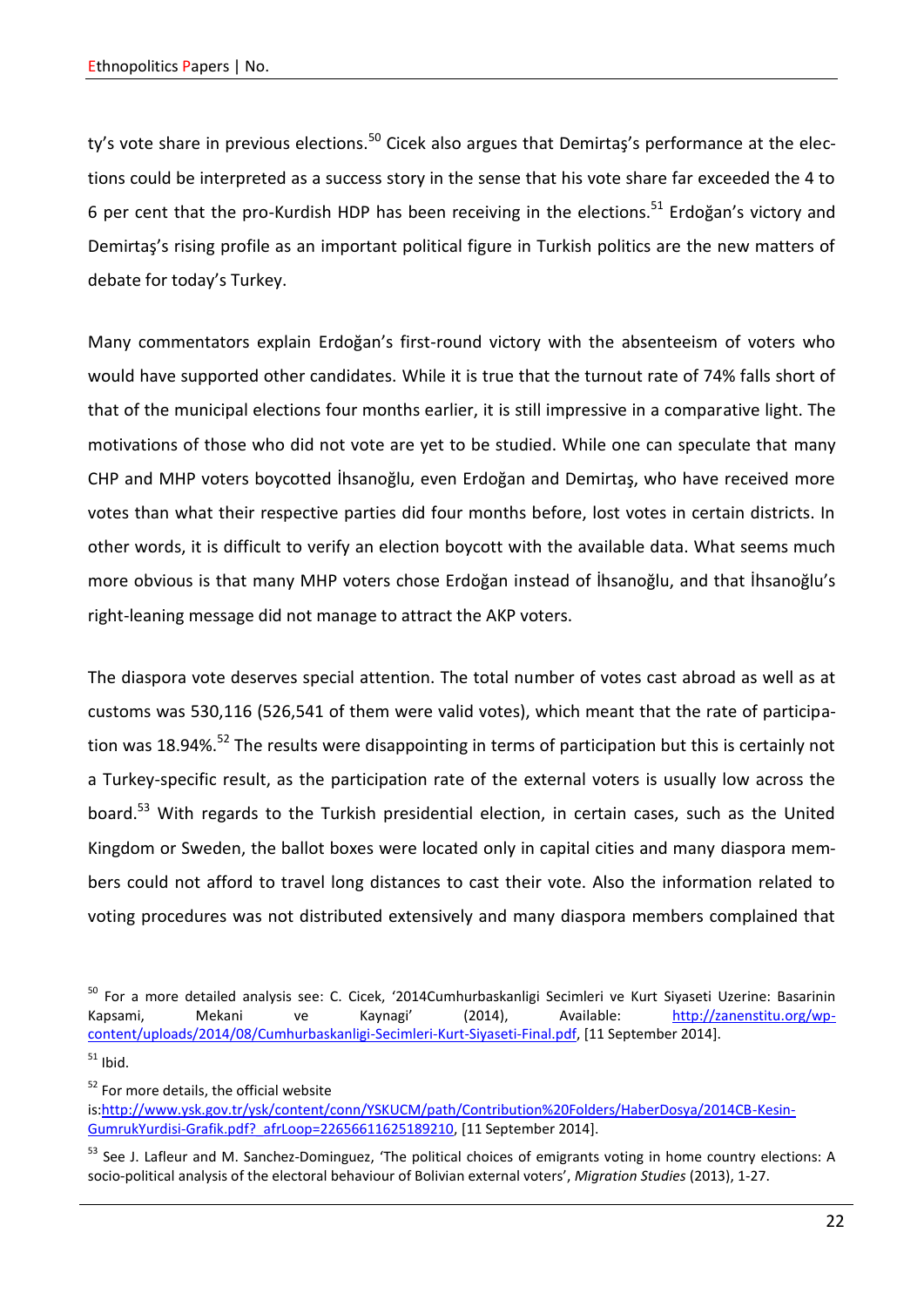they did not know anything about the appointment system or other procedures. In the end the Supreme Electoral Board announced that Erdoğan received 329,340 votes (62.55%), İhsanoğlu received 153,523 votes (29.16%) and Demirtaş received 43,678 votes (8.30%) in the entire diaspora.

Ayhan Kaya, who has written extensively about the Turkish diaspora in Europe estimates that at least the 40% of the diaspora members support Erdoğan or sympathize with the AKP in general. His research on the Turkish immigrants also suggests that the diaspora members who tended to keep their Turkish citizenship were the ones who had conservative leanings.<sup>54</sup> The results point out a higher support level for Erdoğan outside Turkish borders, as Erdoğan received roughly 10 to 11% more votes abroad compared to the percentage that he received in Turkey. Although the general results include countries that are outside Europe, the distribution of votes in Europe, where most Turkish migrants live, reveals how popular Erdoğan is among the diaspora members. One reason for his popularity is that since 2002, the AKP has considered mobilizing abroad as important as mobilizing within the country. New civil society organizations, networks, businessmen associations and migrant organizations have grown extensively within the last decade. Moreover, the AKP managed to attract conservative-leaning votes from a larger segment of the Turkish migrant community. Erdoğan's frequent visits to Germany, in which he called for the diaspora members not to assimilate into German society<sup>55</sup> and made constant remarks on Turkish rights within Germany and Europe at large, found a receptive response from Turkish migrants who feel discriminated against or poorly integrated into their host communities. In addition, many diaspora voters have felt neglected by other political parties for so many years that they appreciated the AKP's interest in formulating policy about the diaspora.

Certainly each host country has a unique diaspora population with different political behaviour and varying degrees of integration and mobilization patterns.<sup>56</sup> In Germany, Erdoğan received

<sup>&</sup>lt;sup>54</sup>For more info see: [http://www.todayszaman.com/news-350260-pm-as-candidate-for-president-may-receive-half-of](http://www.todayszaman.com/news-350260-pm-as-candidate-for-president-may-receive-half-of-overseas-vote.html)[overseas-vote.html,](http://www.todayszaman.com/news-350260-pm-as-candidate-for-president-may-receive-half-of-overseas-vote.html) [11 September 2014].

**<sup>55</sup>** 'Turkish PM Erdoğan slams German media, calls for 'integration' but 'no assimilation' in Cologne,' *Hurriyet Daily News*, 24 May 2014.

<sup>&</sup>lt;sup>56</sup> P. Odmalm, 'Turkish Organizations in Europe: How National Contexts Provide Different Avenues for Participation?', Turkish Studies, Vol. 10, No. 2 (2009), 149-163.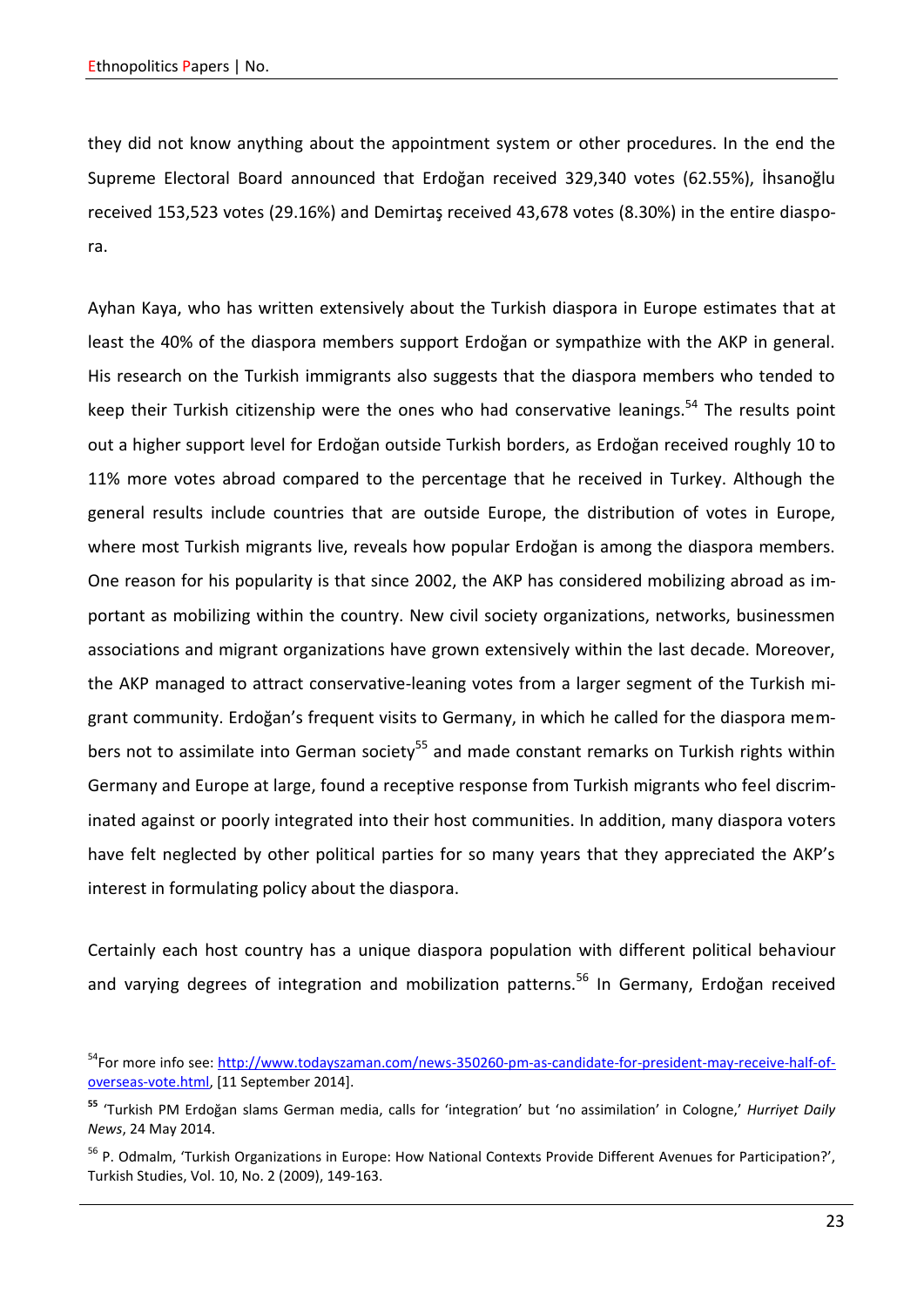76,817 votes while İhsanoğlu received 26,578 and Demirtaş 8,538. In the USA, we see a different picture. İhsanoğlu received 8,081 votes, while Erdoğan received 1,651 and Demirtaş received 644.<sup>57</sup> Ihsanoğlu received the majority of the votes in London, receiving 2,525 compared with Demirtas 1,358 and Erdoğan 1,195.<sup>58</sup> In Sweden, Erdoğan was the winner of the elections (with the following vote distribution: Erdoğan 736, İhsanoğlu 470, and Demirtaş 234) and in France he had a solid victory (Erdoğan 16,329, İhsanoğlu 3,774, and Demirtaş 4,634). This shows that Erdoğan was the most popular candidate for most, but not all, diasporas. The results also reveal that the profile of migrants in the diaspora determine their voting behaviour. For instance, majority of the migrants from Turkey living in the UK are estimated to be Alevites and this might be an explanatory factor for the results from the ballot in London. Another important observation is that İhsanoğlu himself did not organize visits to the diaspora populations and did not run a proactive campaign. It was the CHP leadership that bore the public relations part of his presidential campaign in Germany and elsewhere. Diaspora voters did not know İhsanoğlu before, and did not have the chance to witness his own vision apart from watching his speeches on Turkish TV channels. This could also explain the low participation of CHP and MHP voters.

Although many groups organized joint protests and actions against the AKP rule in Turkey, such as the above-mentioned anti-Erdoğan protests in Germany, when it came to casting votes there was no unity within the opposition. It was hardly there in Turkey and almost non-existent in the diaspora. What was also striking about the diaspora votes was that a higher percentage of votes were expected for Demirtaş, especially in countries such as Germany, where the Kurdish diaspora is politically active. It is possible to speculate that the percentage of votes for Demirtaş did not reflect the mobilization potential of the Kurdish political movement in the diaspora, but more evidence is needed to prove this claim.

# **8. Conclusion**

Erdoğan's victory in the first round, the lacklustre performance of the consensus candidate İhsanoğlu, and Demirtaş's success in capturing almost 10% of the vote as the "candidate of the op-

<sup>&</sup>lt;sup>57</sup> The official website is: [https://sonuc.ysk.gov.tr/module/sspsCumhurbaskani.jsf,](https://sonuc.ysk.gov.tr/module/sspsCumhurbaskani.jsf) [11 September 2014].  $58$  Ibid.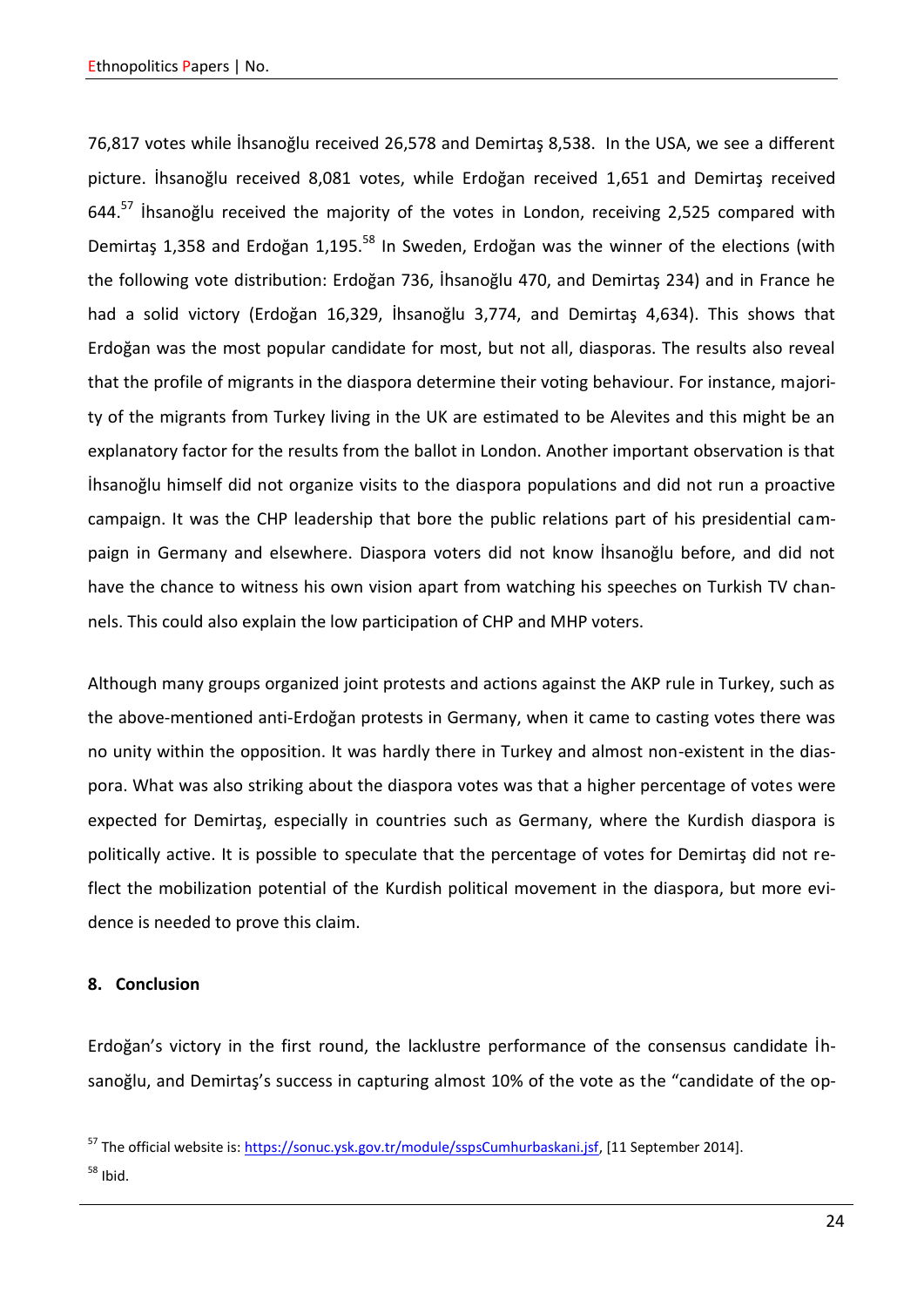pressed" sparked debates about the future of party politics. For the AKP, the question of succession is likely to unsettle the peace and stability achieved by a stream of electoral victories and Erdoğan's personalistic management style. Erdoğan handpicked former Foreign Affairs Minister Ahmet Davutoğlu as his successor, to the conspicuous exclusion of other party notables, especially former President Abdullah Gül. So far there is no sign of a deepening crisis, but the discontent within the AKP may grow in the future.

The CHP and the MHP have to come to terms with the defeat. The militant secularists in the CHP have already risen up in rebellion against Chairman Kemal Kılıçdaroğlu, and the debate about whether the party should shift leftward, embrace militant secularism and nationalism, or continue its pragmatic approach, has been reignited. The supporters of Demirtaş appear to be mildly optimistic because while the vote share is far from an electoral victory, it is the first time that a candidate with what can be called a radical democratic discourse has managed to receive so many votes.

What does the future hold for Turkey? Clearly, political polarization will not disappear quickly. Erdoğan delivered a conciliatory victory speech, but his previous record suggests that he thrives in polarized contexts. The fact that Kılıçdaroğlu, leader of the main opposition party, boycotted the inauguration ceremony is a clear sign that further polarization is ahead, although it should be noted that the sides of the polarized debate are not coherent themselves, as each major political party is divided into rival camps. In the governing AKP, the succession crisis seems to be under control  $-$  at least for now. Analysts ask whether the AKP will implode without Erdoğan as its leader.<sup>59</sup> The opposition is divided, too, not because the spoils of success are hard to share, as is the case for the AKP, but because electoral failure should be properly addressed. At the time of writing, the CHP was facing a number of resignations after Kılıçdaroğlu consolidated his power within the party in the September 2014 leadership congress.

In his victory speech Erdoğan emphasized the economy, the democratization program and the peaceful resolution of the conflict in the Kurdish region as priorities: "Our main priority will be

<sup>59</sup> S. Cagaptay and J.F. Jeffrey, 'Turkey's 2014 Political Transition: From Erdoğan to Erdoğan?' *Policy Notes, The Washington Institute for Near East Policy*, No. 17, (2014).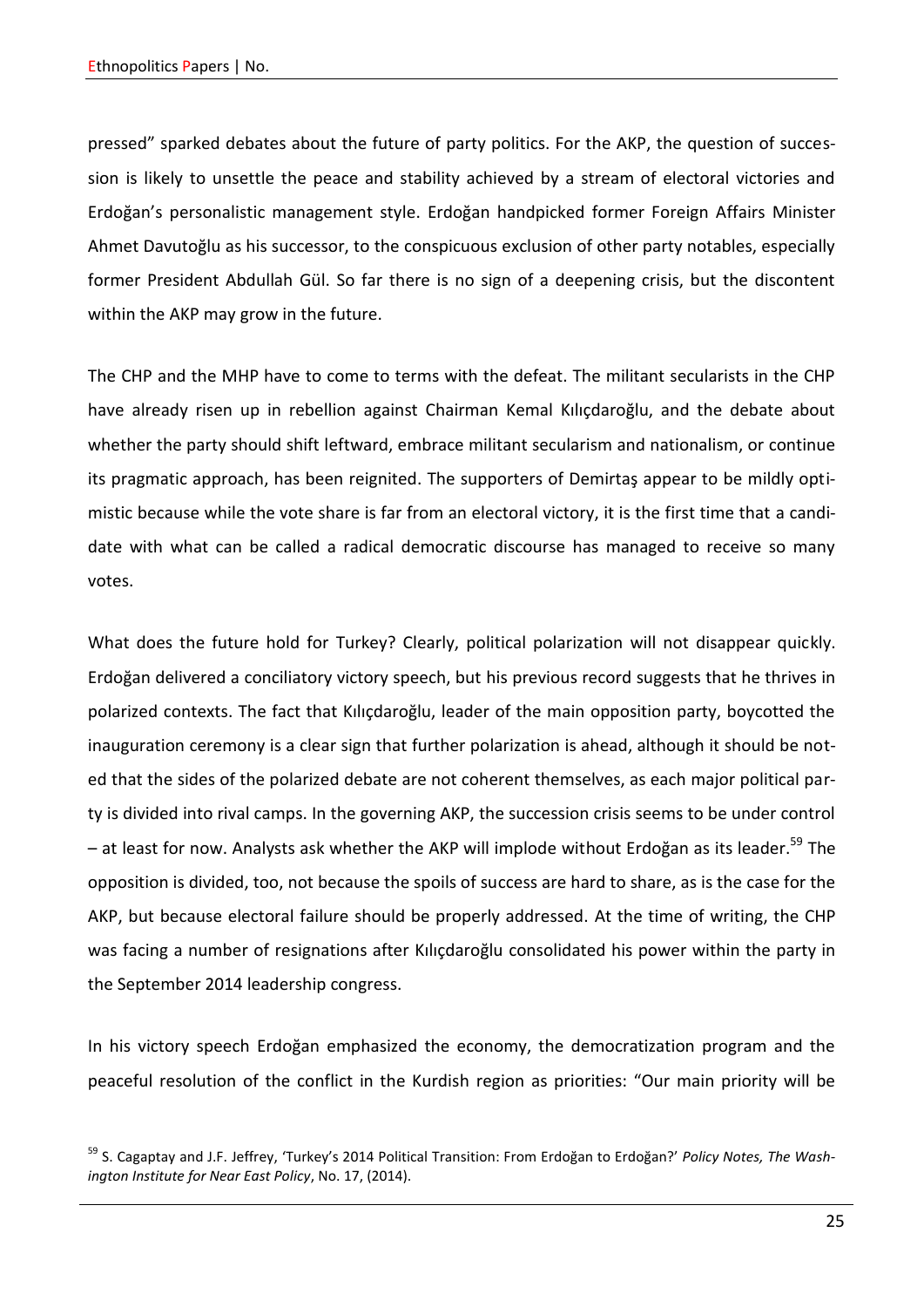developing the economy, increasing welfare, to continue with determination on our strategic path to the EU, continue reforms and the solution process".<sup>60</sup> Newly appointed Prime Minister Davutoğlu seconded these aspirations in a recent speech and clarified AKP's agenda one more time in line with his vision of the future New Turkey. Yet, the so-called New Turkey may look very different from these rosy descriptions: signs of economic slowdown and a looming debt crisis are hard to ignore; the pace of the negotiations with the Kurdish insurgency is frustrating; and there is no indication of democratic reform. Added to all of these domestic difficulties is the fact that Turkey is engulfed in the conflicts in Iraq and Syria.

Turkey has been suffering from institutional chaos for a while now. Ever since the AKP leadership and their erstwhile allies in the Gülen community had the fallout, the government has been firing or relocating personnel in the judiciary and the police in order to eradicate the Gülenist influence. The chaos is likely to continue, but the 2015 general elections raise hopes for a resolution, one way or another. The elections will shape the parliament that Erdoğan will have to work with for most of his tenure. Erdoğan needs a parliament majority to empower his office, which depends not only on the AKP's capacity to capture votes, but also on the possibility of opposition to Erdoğan's plans inside the party. The CHP and MHP will look for ways to improve their vote shares in the hope that they can take part in a governing coalition. The HDP's hope is to finally exceed the 10% threshold, and establish itself as a powerful national-level party.

Added to these challenges ahead, perhaps the most important problem that requires an urgent action plan and resolution among the others is the peace process.<sup>61</sup> The PKK's and BDP's demands from the Turkish state include freedom for mother tongue education, recognition of Kurds as a distinct minority, the release of PKK detainees, improved jail conditions and eventual house arrest

<sup>60</sup> 'Recep Tayyip Erdoğan sworn in as Turkey's President', *Financial Times*, [Online], Available: [http://www.ft.com/cms/s/0/e343f986-2ebc-11e4-afe4-00144feabdc0.html#ixzz3BmFcvBDV,](http://www.ft.com/cms/s/0/e343f986-2ebc-11e4-afe4-00144feabdc0.html%23ixzz3BmFcvBDV) [11 September 2014].

 $61$  In a recent article, Hamid Bozarslan defines CHP and MHP as the static actors in Turkish politics while he points out to the rise of two important political blocks who have been establishing a new hegemony ion Turkish politics since the beginning of 2000s: AKP and BDP. These two parties have been dominating the political debates around the peace process and they will play a vital role after the presidential elections. However, minding Turkish politics and how political parties transform themselves and adopt discourses to the needs of time, it is also possible to see a new CHP as a dynamic player in the future. Considering the fact that the CHP claims to be going through a period of self-reflection and transformation for the last couple of years, new dynamics might emerge out of intra-party rivalries and contentions. H. Bozarslan, 'Turkiye'de 2010'larda Kurt Meselesi', in M. Aktas (ed.) *Catisma Cozumleri ve Baris* (Iletisim Yayinlari, Istanbul, 2014), 75.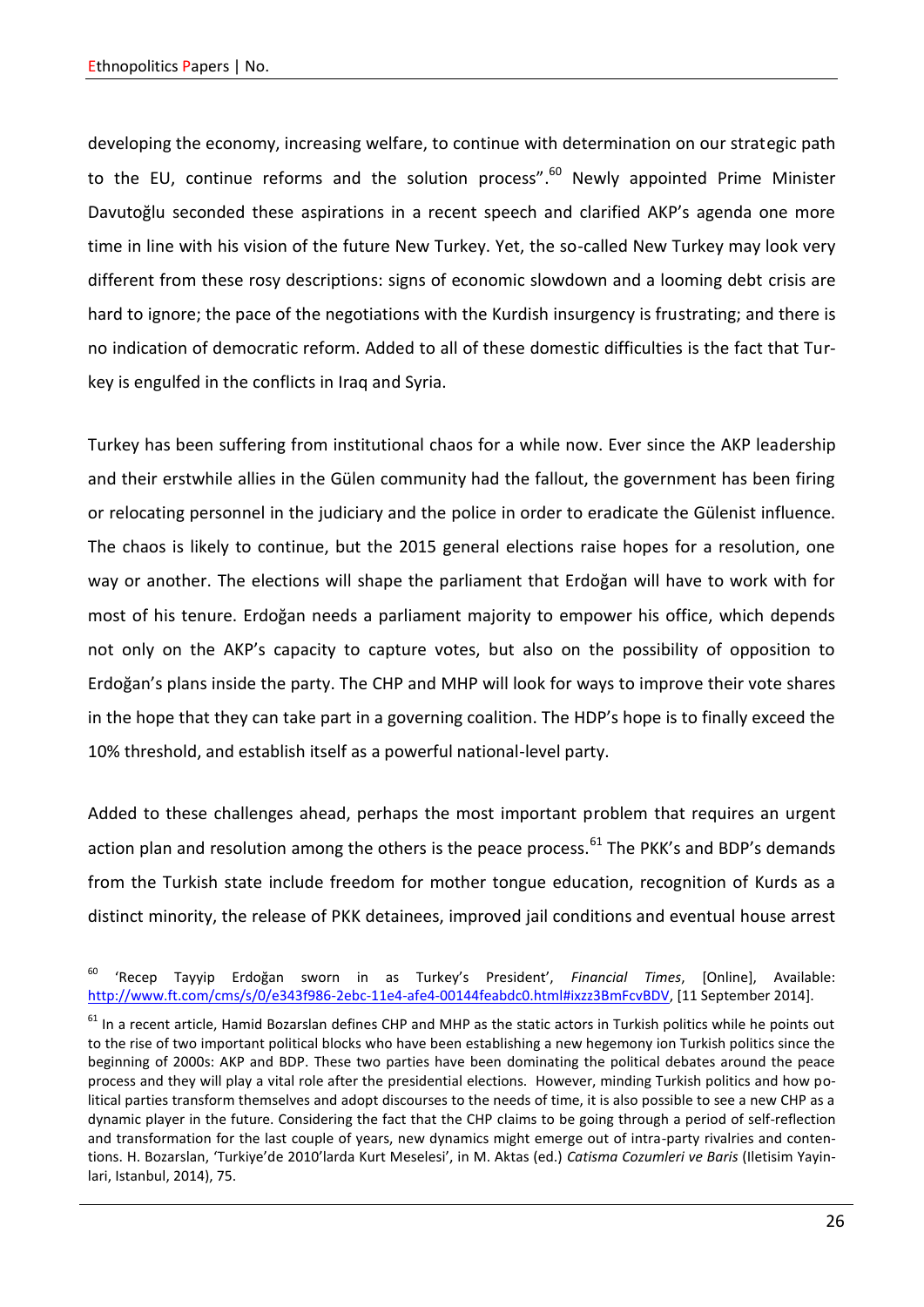for Öcalan, and preparing a new constitution that recognizes Kurdish rights. The AKP still shifts between a nationalist rhetoric and a reconciliatory attitude. The Kurdish side does not trust the government because of the arrests of numerous Kurdish activists and politicians, lack of progress in terms of the right to education in the mother tongue, and the government's refusal to lower the 10% national threshold for general elections. It is a peace process that is proceeding in a peculiar way that we are not accustomed to observe in other conflict cases in the world. There is no thirdparty intervention; rather, quasi-reforms are expected to unburden a mutually hurting stalemate position, but the international (mostly regional) conjecture may put both sets of actors in a difficult situation in the future. The violence that broke out during the Islamic State siege of Kobane is a case in point. The leader of the PKK is still imprisoned, opposition parties as well as rival Kurdish parties are excluded from the 'negotiation process' and the government still has no concrete 'democratic package' or an action plan. More importantly, the commission of 'wise people'<sup>62</sup> organized by the AKP right before the Gezi protests demonstrated that especially in Western Turkey trust and support for the current peace process is low. A process, which cannot guarantee societal support for such a process after a brutal low-scale civil war, will make the situation even harder to resolve in the future.

### **9. Bibliography**

Aksel, D. (2014) 'Kins, Distant Workers, Diasporas: Constructing Turkey's Transnational Members Abroad*', Turkish Studies*, Vol. 15, No. 2: 195-219.

Bakiner, O. (2014) 'Gezi at One: Rethinking the Legacy of the Gezi Protests", *Jadaliyya*, 6 June 2014, [Online], Available: [http://www.jadaliyya.com/pages/index/18023/gezi-at-one\\_rethinking](http://www.jadaliyya.com/pages/index/18023/gezi-at-one_rethinking-the-legacy-of-the-protests)[the-legacy-of-the-protests](http://www.jadaliyya.com/pages/index/18023/gezi-at-one_rethinking-the-legacy-of-the-protests)

 $62$  The AKP initiated a series of meetings between groups of intellectuals, journalists, activists and artists, known as 'wise people's commissions,' and citizens. They were sent to different regions in Turkey in small groups in order to test waters for a potential peace process and report about the concerns and expectations that the people in different regions hold regarding AKP's policy towards the Kurdish Question. See: R. Oran, *Kürt Barisinda Bati Cephesi, "Ben Ege'de Akilken* for insights into the work of the commission in Western Turkey, Aegean Region. The book lays out the societal fragmentations and the negative attitudes of the locals with regards to the peace process, and the possibility of negotiating the release of the PKK leader from prison and amnesty to PKK fighters. It shows that there is complaint about non-transparency and there are doubts about the 'next step' that the government will take once disarmament is achieved.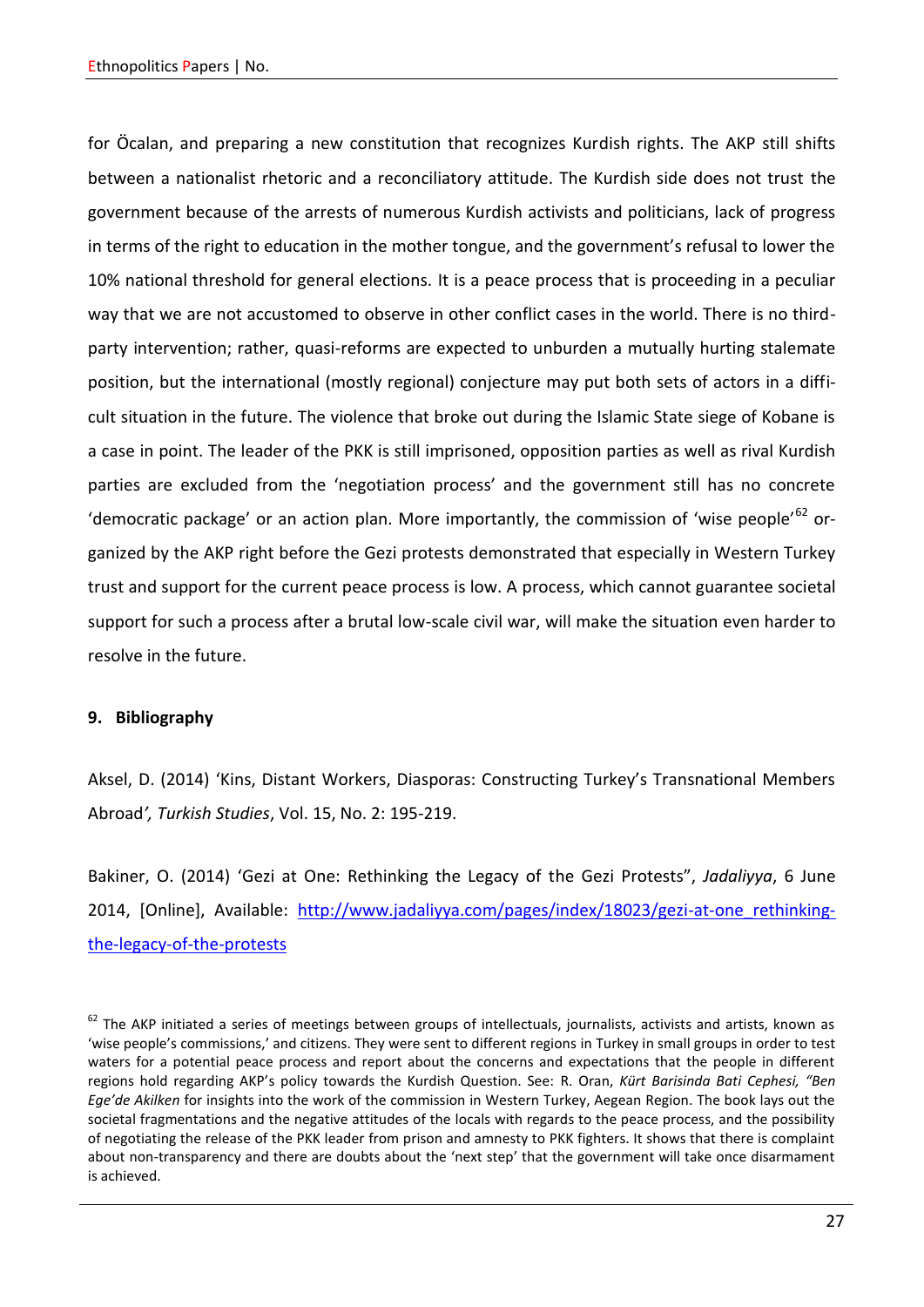Baser, B. (2012) 'Inherited Conflicts: Spaces of Contention between the Turkish and Kurdish Second-Generation Diasporas in Sweden and Germany', Unpublished PhD Thesis, European University Institute.

Baubock, R. (2005) 'Expansive Citizenship: Voting Beyond Territory and Membership', *Political Science and Politics*, Vol. 38, No: 4: 683-687.

Baubock, Rainer (2007) 'Stakeholder Citizenship and Transnational Political Participation: A Normative Evaluation of External Voting', *Fordham Law Review*, 75:5: 2394.

Bozarslan, H. (2014) 'Turkiye'de 2010'larda Kurt Meselesi', in M. Aktas (ed.) *Catisma Cozumleri ve Baris*, Iletisim Yayinlari, Istanbul: 75.

Cagaptay, S. and Jeffrey, J.F. (2014) 'Turkey's 2014 Political Transition: From Erdoğan to Erdoğan?', *Policy Notes, The Washington Institute for Near East Policy*, No. 17.

Cicek, C. (2011) 'Elimination or Integration of Pro-Kurdish Politics: Limits of the AKP's Democratic Initiative', *Turkish Studies*, Vol. 12, No. 1: 21-22.

Cicek, C. (2014) '2014 Cumhurbaskanligi Secimleri ve Kurt Siyaseti Uzerine: Basarinin Kapsami, Mekani ve Kaynagi', [Online], Available: [http://zanenstitu.org/wp](http://zanenstitu.org/wp-content/uploads/2014/08/Cumhurbaskanligi-Secimleri-Kurt-Siyaseti-Final.pdf)[content/uploads/2014/08/Cumhurbaskanligi-Secimleri-Kurt-Siyaseti-Final.pdf](http://zanenstitu.org/wp-content/uploads/2014/08/Cumhurbaskanligi-Secimleri-Kurt-Siyaseti-Final.pdf) [11 September 2014].

Collyer, M. (2013) 'A geography of extra-territorial citizenship: Explanations of External Voting', *Migration Studies*, Vol. 2 No. 3:1-18.

Finkel, A. (2012) 'What now for Turkey's Ruling Party?' 31 October 2012, [Online], Available: <http://www.bbc.co.uk/news/world-europe-20141894> [11 September 2014].

Jenkins, G.H. (2014) 'Falling Facades: The Gulen Movement and Turkey's Escalating Power Struggle', *Turkey Analyst*, [Online], Available: [http://www.turkeyanalyst.org/publications/turkey-](http://www.turkeyanalyst.org/publications/turkey-analyst-articles/item/81-falling-facades-the-g%C3%BClen-movement-and-turkeys-escalating-power-struggle.html)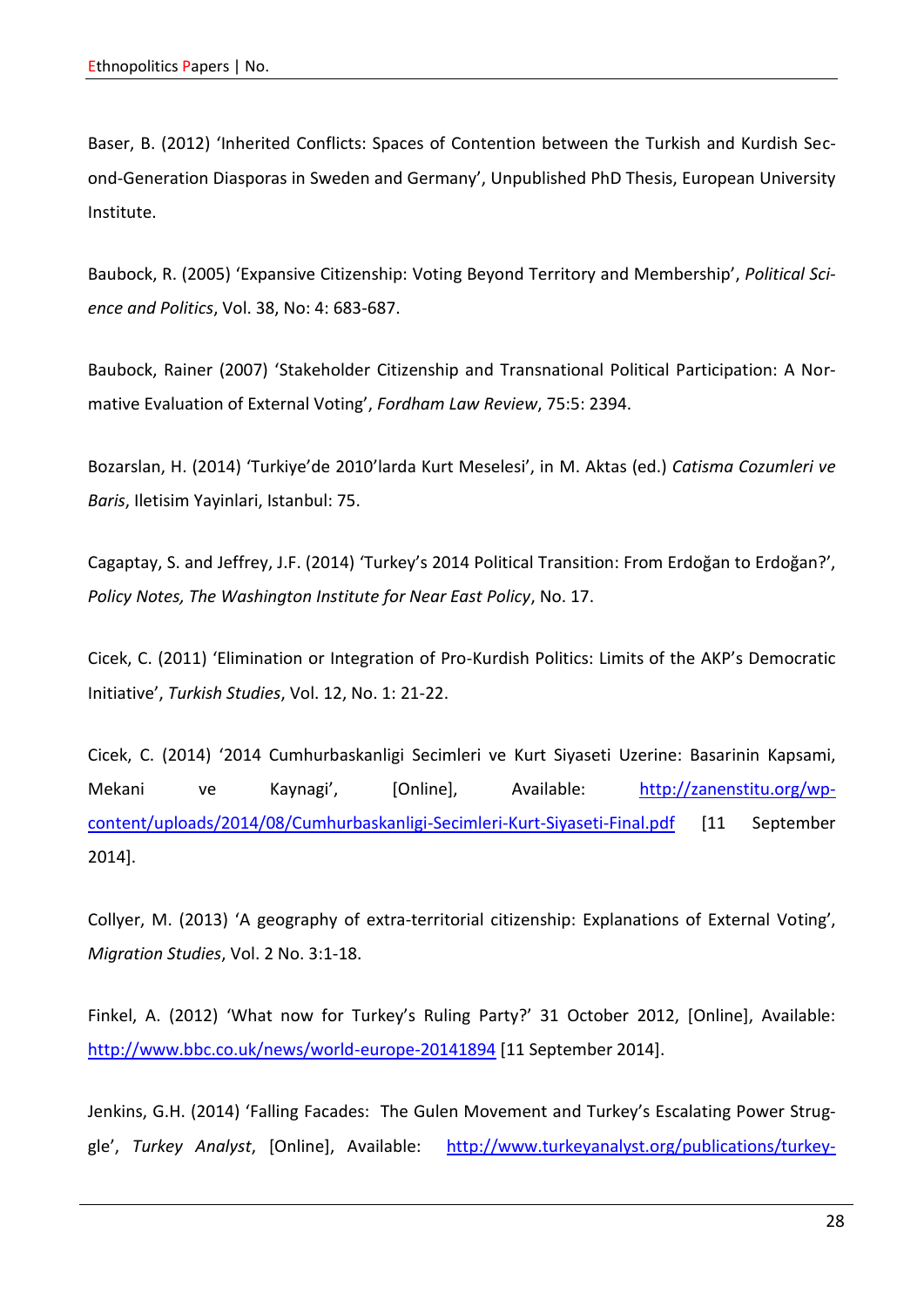[analyst-articles/item/81-falling-facades-the-g%C3%BClen-movement-and-turkeys-escalating](http://www.turkeyanalyst.org/publications/turkey-analyst-articles/item/81-falling-facades-the-g%C3%BClen-movement-and-turkeys-escalating-power-struggle.html)[power-struggle.html,](http://www.turkeyanalyst.org/publications/turkey-analyst-articles/item/81-falling-facades-the-g%C3%BClen-movement-and-turkeys-escalating-power-struggle.html) [11 September 2014].

Kose, B. (2014) 'The Culmination of Resistance Against Urban Neoliberalism in Turkey', *ROAR Magazine*, [Online], Available at: [http://roarmag.org/2014/01/resistance-urban-neoliberalism](http://roarmag.org/2014/01/resistance-urban-neoliberalism-turkey/)[turkey/](http://roarmag.org/2014/01/resistance-urban-neoliberalism-turkey/) [11 September 2014].

Lafleur, J. and Sanchez-Dominguez, M. (2014) 'The political choices of emigrants voting in home country elections: A socio-political analysis of the electoral behaviour of Bolivian external voters', *Migration Studies*, Vol. 2, No. 3: 1-27.

Lainer-Vos, D. (2010) 'Diaspora-Homeland Relations as a Framework to Examine Nation-Building Processes', *Sociology Compass*, Vol. 4, No. 10: 894-908.

Odmalm, P. (2009) 'Turkish Organizations in Europe: How National Contexts Provide Different Avenues for Participation?' *Turkish Studies*, Vol. 10, No. 2: 149-163.

Okyay, A. (2014) ['External voting to be implemented for the first time in Turkey's](http://eudo-citizenship.eu/news/citizenship-news/1080-external-voting-to-be-implemented-for-the-first-time-in-turkey-s-forthcoming-presidential-elections) forthcoming [presidential elections](http://eudo-citizenship.eu/news/citizenship-news/1080-external-voting-to-be-implemented-for-the-first-time-in-turkey-s-forthcoming-presidential-elections)', [Online], Available: [http://eudo-citizenship.eu/news/citizenship](http://eudo-citizenship.eu/news/citizenship-news/1080-external-voting-to-be-implemented-for-the-first-time-in-turkey-s-forthcoming-presidential-elections)[news/1080-external-voting-to-be-implemented-for-the-first-time-in-turkey-s-forthcoming](http://eudo-citizenship.eu/news/citizenship-news/1080-external-voting-to-be-implemented-for-the-first-time-in-turkey-s-forthcoming-presidential-elections)[presidential-elections](http://eudo-citizenship.eu/news/citizenship-news/1080-external-voting-to-be-implemented-for-the-first-time-in-turkey-s-forthcoming-presidential-elections) [11 September 2014].

Oran, B. (2014) *Kürt Barisinda Bati Cephesi, "Ben Ege'de Akilken…",* Iletisim Yayinlari, Istanbul.

OSCE Report (2014) 'International Election Observation Mission: Statement of Preliminary Findings and Conclusions', *Ankara*, 11 August 2014, [Online], Available: <http://www.osce.org/odihr/elections/turkey/122553?download=true> [11 September].

Tekdemir, O. (2014) 'Kurt Siyasal Ustyapisinin AB ve Baris Sureci ile Yeniden Kavramsallastirilmasi: "Kavgaci Demokrasi", Cifte Moment ve Karsi-Hegemonya', M. Aktas (ed.) *Catisma Cozumleri ve Baris*, Iletisim Yayinlari, Istanbul: 75.